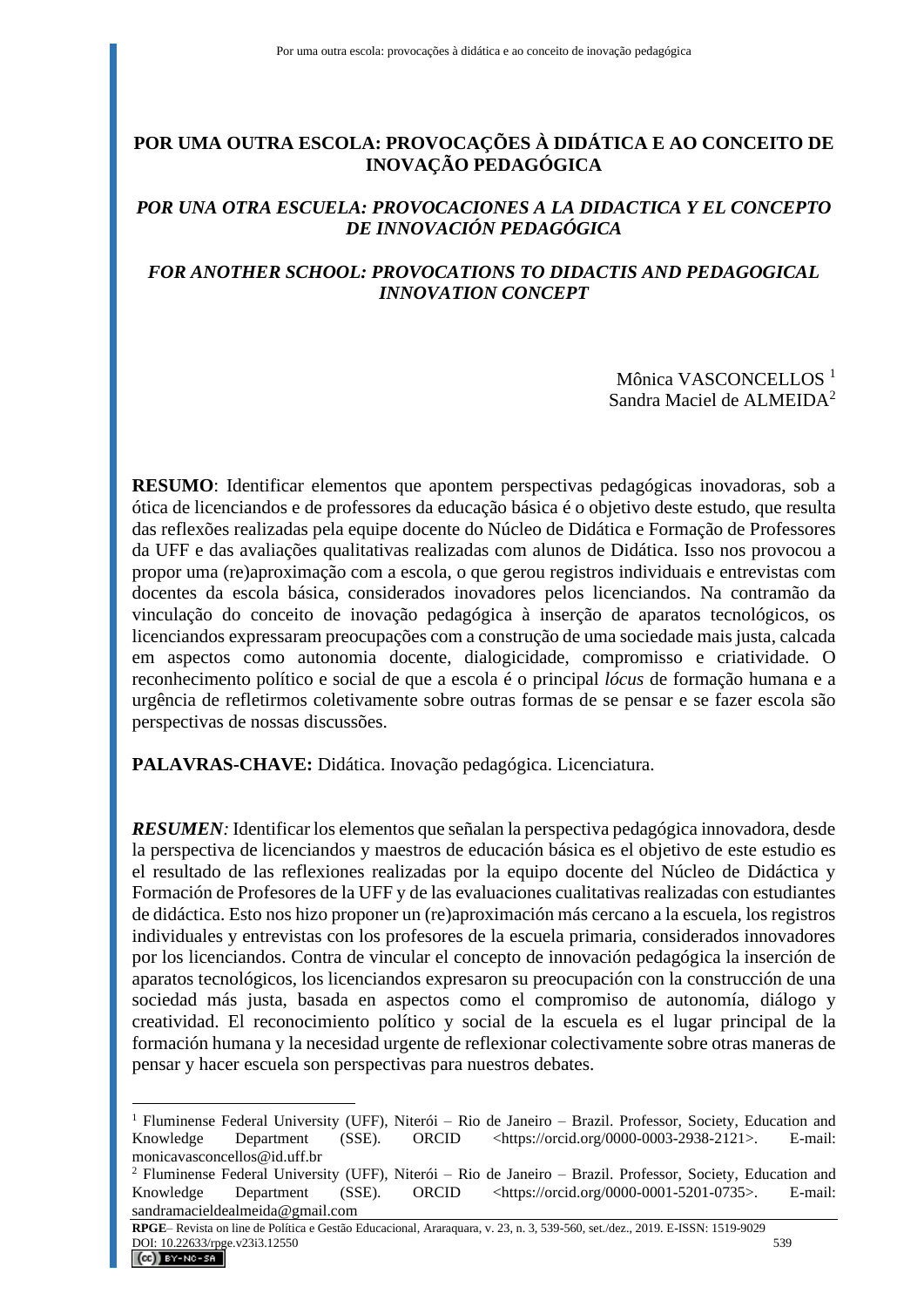*PALABRAS CLAVE:* Didáctica. Innovación pedagógica. Grado*.*

*ABSTRACT:* Identifying elements pointing basic education and innovative pedagogical perspectives from undergraduates and teachers is the aim of this study, resulting from teaching staff reflections by UFF Center for Teaching and Training of Teachers and qualitative evaluations carried out with students of Didactic Discipline. It promoted a (re)approximation with the school, generating individual records and interviews with basic school teachers, considered innovative by the graduates. In contrast to linking the concept of pedagogical innovation to technological apparatuses insertion, the fellow students expressed preoccupations with a fairer society construction, based on aspects such as teaching autonomy, dialogue, commitment and creativity. The political and social school recognition is the main *locus* of human formation and community, the urgency of reflecting on other school thinking and conducting ways are perspectives of the present discussion.

*KEYWORDS:* Didactics. Pedagogical innovation. Graduation.

# **Intermingling theories and methodologies we introduce the discussion**

The formative spaces are propitious scenarios for the potentiation of transgressive attitudes (HERNÁNDEZ, 1998), considering the volume and the content of the relations established in them, crossed by political and social pressures not always consistent with the demands of the students and the students and teachers.

At university this is no different and the adoption of transgressive practices is an essential element of academic dynamics, whose production of knowledge requires investigative posture in the search for unusual methodologies and answers to questions, often still unsolved. In the case of public universities, besides the mentioned aspects, students, teachers, managers and servants have been living with pressures resulting from the spread of distorted ideas that seek to delegitimize their own history and deny their contributions. Immersed in environments that suffer from the consequences of the sharp budget decrease, the academic community continues to work in precarious infrastructure conditions, in which teachers unfold in fulfilling the intense workload while meeting the institutional demands of the most diverse instances.

In the specific case of undergraduate courses, these factors are added to the serious consequences of fragmented, discontinuous, inconsistent and often incoherent public policies that feed the social discredit of the teaching profession itself, causing the dropout of students enrolled in the undergraduate courses, disinterest for its completion and abandonment of the profession.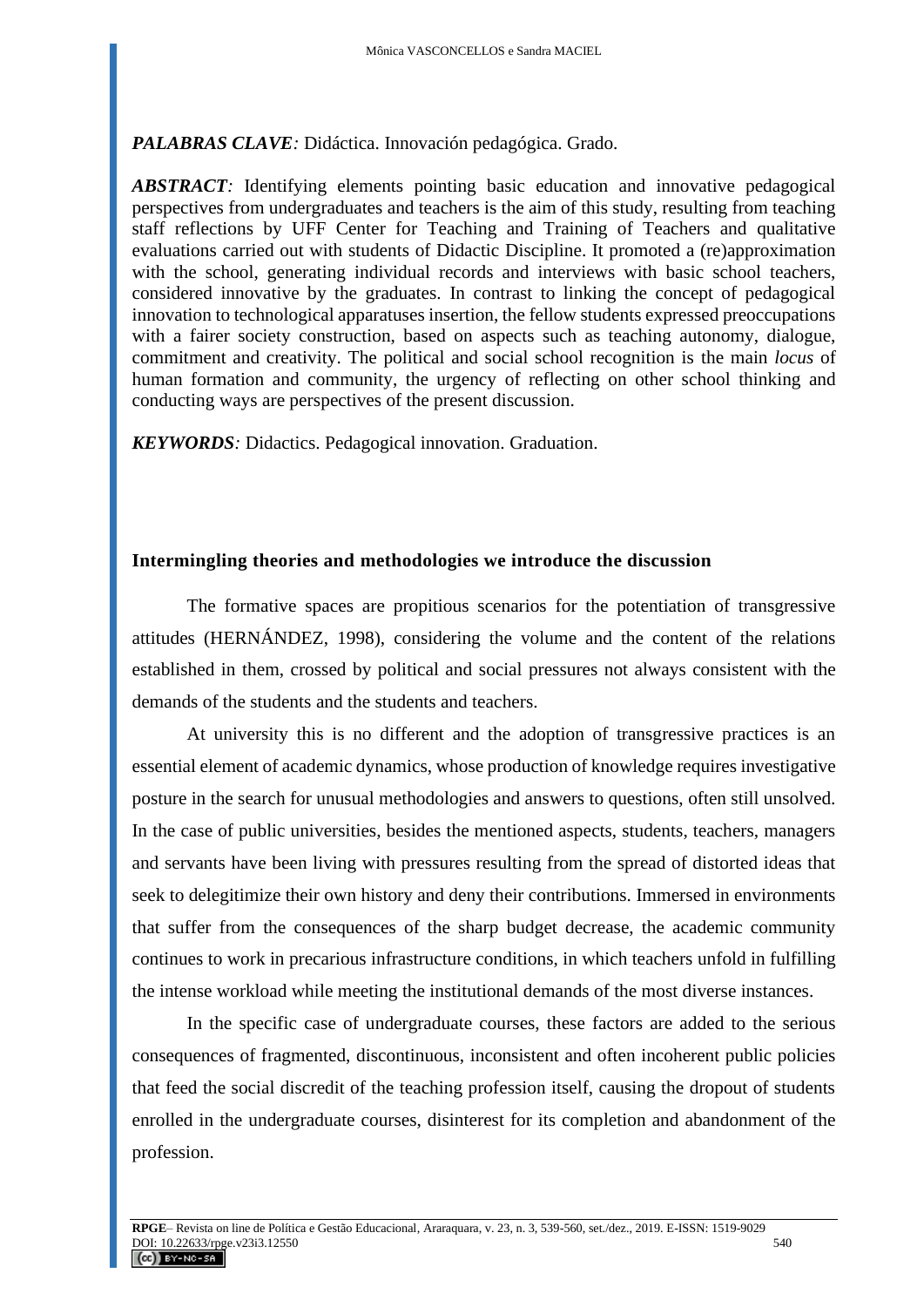The Higher Education Census (BRASIL, 2016) highlights that in 2014, the level of dropout in the Pedagogy course, for example, reached 39%, while courses such as Physics, Chemistry and Mathematics have rates of 57.2%, 52.3% and 52.6% respectively.

If, on the one hand, such a complex scenario can generate stagnation, on the other, it is conducive to the creation of formative paths that produce ruptures and generate transgressions due to the challenges posed by the political-epistemological nature of the courses themselves, which, in general terms, have a responsibility to train the teachers of basic education of our country.

Driven by this understanding and inspired by field studies (CANDAU, 2012; GATTI, 2013; GAUTHIER, 1998; NÓVOA, 2015; among others), in 2017, teachers of Didactics at the Fluminense Federal University School of Education (FEUFF) published a text titled Teaching Didactics: between resignifications and possibilities at FEUFF (DOMINICK *et al.*, 2017). The text is part of the book called Teaching of Didactics: between resignifications and possibilities, organized by teachers of the Faculty of Education of the Federal University of Rio de Janeiro (CRUZ; OLIVEIRA; NASCIMENTO, 2017). In it,

> [...] we present the movement that the group of Didactics teachers of the School of Education of the Fluminense Federal University (FEUFF / UFF), Gragoatá/Niterói-RJ campus, has been conducting since 2015, seeking the reorganization of the area from the definition and understanding of its theoretical-practical specificity in the context of our faculty. [...] It is a movement of identification and delineation of the possibilities and limits of Didactics to situate it in the institution and show its importance in teacher education (DOMINICK *et al.*, 2017, p. 49).<sup>3</sup>

Rejecting the idea of Didactics as a field of theories that are uncompromised with the school, the practices and the teaching profession, and in opposition to the understanding that, from their perspective, teaching techniques based on themselves are based on the same period, the teachers of Didactics of FEUFF formed the Center for Didactics and Teacher Training/CNPq. Currently, the Center consists of 10 teachers who work in this area and, every six months, teach classes to about 400 students enrolled in more than 20 undergraduate courses at UFF.

<sup>3</sup> [...] apresentamos o movimento que o grupo de professores de Didática da Faculdade de Educação da Universidade Federal Fluminense (FEUFF/UFF), *campus* Gragoatá/Niterói-RJ, vem realizando desde 2015, buscando a reorganização da área a partir da definição e compreensão de sua especificidade teórico-prática no contexto da nossa faculdade. [...] Trata-se de um movimento de identificação e delineamento das possibilidades e limites da Didática para situá-la na instituição e mostrar a sua importância na formação de professores (DOMINICK *et al*., 2017, p. 49).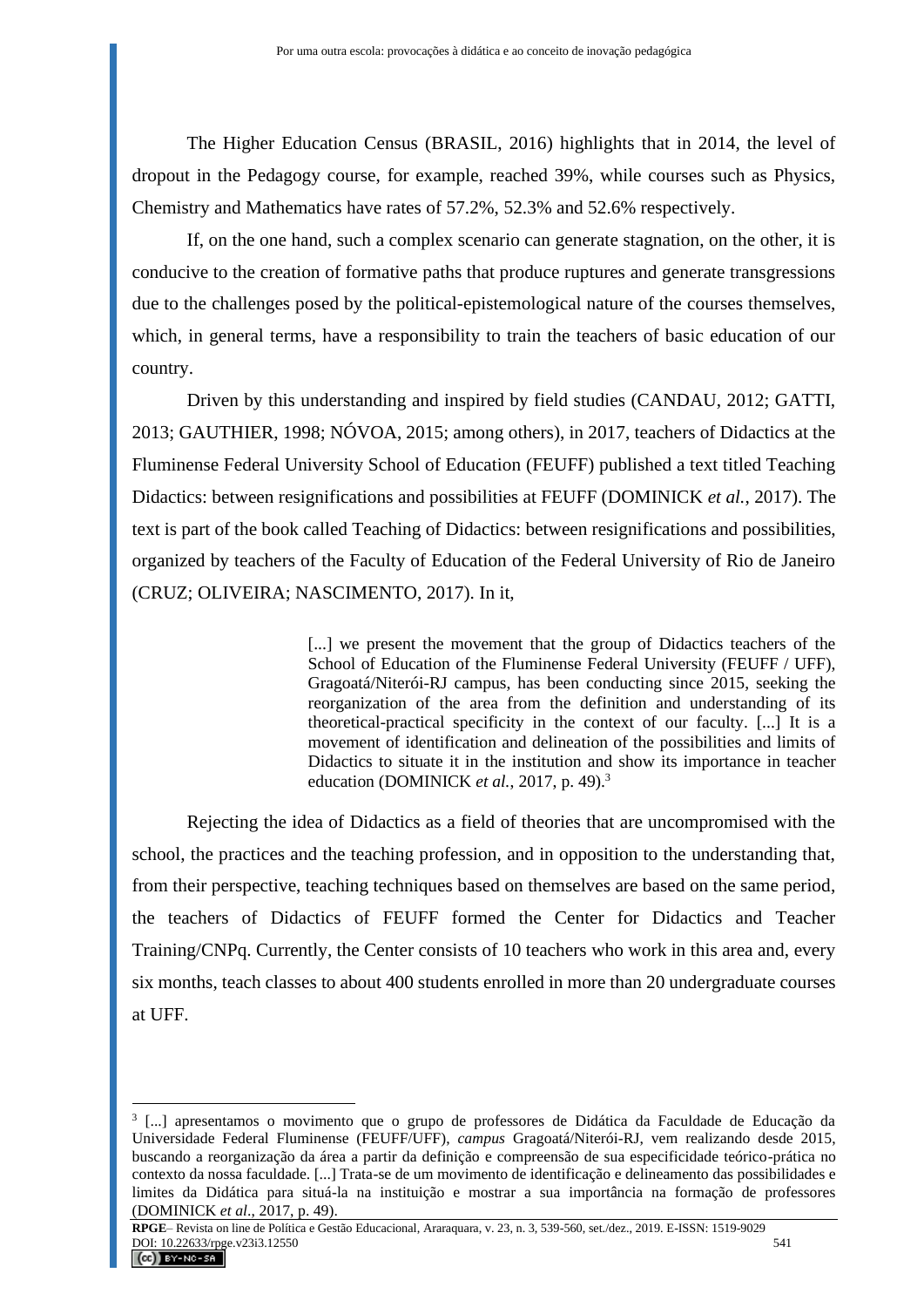Since 2017, members meet monthly to discuss, define and evaluate issues in the area, share the ways they think, organize and implement their classes; exchange information about the theoretical frameworks with which they work, dialogue about the methodological procedures they employ and the forms of assessment they implement. On these occasions, they are willing to listen to criticism and suggestions about their work, talk to their peers about what they think, how they act and how they justify their choices in the light of the contents of the subject menu, which referrals and bibliography are quite distinct.

This dynamic has been rich due to the guarantee of the collective listening space and mutual respect for differences, which has favored the opportunity to know more deeply the type of work that each teacher implements, as well as the revision of their own practices and inspired the constitution of varied theoretical-methodological perspectives.

It was at one of the meetings organized by the Center that we had the opportunity to exchange information with the other members about the work we have been doing in UFF's undergraduate classes, whose focus is based on the understanding of the idea that teacher education requires recognition and appreciation of teaching and professional knowledge (TARDIF, 2014; SCHULMAN, 1987) as foundations of this process. At the time, we had the opportunity to point out the importance of continuous adoption of referrals aligned with democratic principles that contemplate horizontality and affection in relationships; the understanding of school and university as legitimate spaces for knowledge production, teacher training and empowerment of human emancipation.

In our view, drawing attention to this approach is essential because it highlights its opposition to the more conservative models of formation, in which "[...] the classroom is a space of order, from the organization of classes and students to the recognition that some disciplines are more important than others " (CUNHA, 2016, p. 90).

The qualitative assessments we have conducted with students during and at the end of the course lead us to realize that the adoption of this perspective, to a certain extent, transgresses in different directions when compared to the training processes to which most graduates and their trainers were linked in the course of their schooling. We consider that by immersing ourselves in this work and being urged to reflect and act with/about it, it is possible that future teachers will become professional learning in tune with the principles listed and thus be inspired to reflect collectively on other ways of thinking and doing the school.

At the same time that it moves us, this assumption raises other questions: to what extent has this work contributed to the revision of the conceptions of undergraduates around the idea of school and teacher training? To what extent, the approached content and the adopted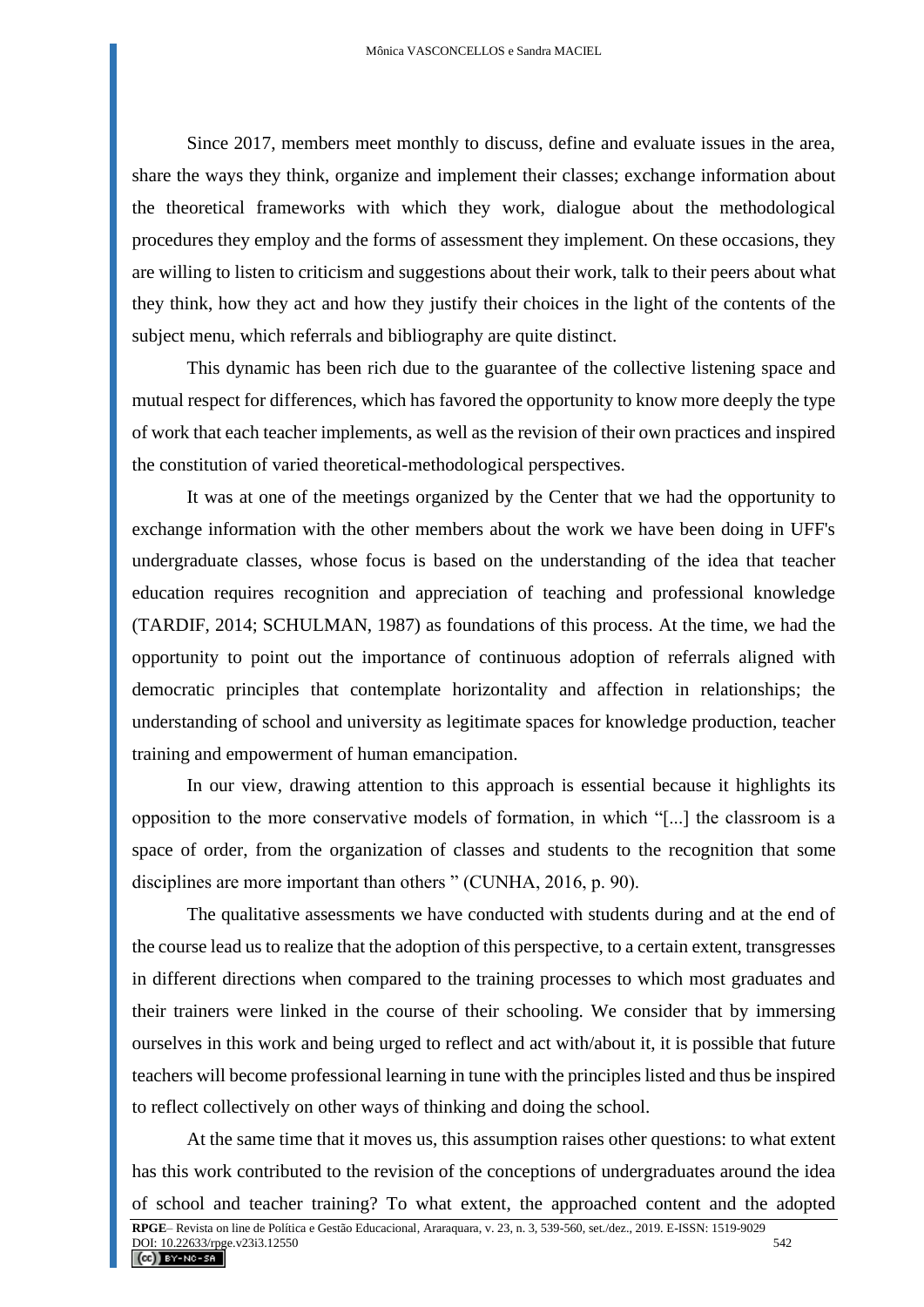approach have favored the constitution of professional knowledge that transgress with conservative approaches? Does transgressing with these approaches mean establishing a rapprochement with the idea of pedagogical innovation?

For the questions formulated we still do not have strong answers, however, we think it is important to make some comments about the concept of pedagogical innovation. This is because, although the production on the subject is not extensive, the little that has spread so far does not clearly express the authors' understanding of the subject, implying that it is a selfexplanatory concept. Also, it is common to find publications that combine pedagogical innovation with digital technologies in teaching and learning processes that occur in the school and/or academic environment.

In opposition to this understanding, the concept of pedagogical innovation with which we are tuned goes beyond the idea that the use of technological apparatus itself represents innovation, because we understand that subjects innovate, especially in relation to their attitudes, and not to objects (VASCONCELLOS; SANTIAGO, 2018). In other words, pedagogical innovation requires

> [...] a paradigmatic rupture that requires teachers to reconfigure knowledge and recognize the need to work towards transforming [...] 'restlessness' into emancipatory energy, that is, it is about [...] a new way of understanding knowledge [...] [causing] a change in the epistemological basis of pedagogical practice (CUNHA, 2016, p. 8).<sup>4</sup>

To these clarifications we add the recognition of difference as value and the quality of social relations that are built with students as preponderant.

Instigated by this perspective, we organized the discipline and proposed to FEUFF's Didactics students to look at the suggested studies and to perform activities that could provoke them to think of a transgressive or innovative school, as defined by Cunha (2016).

In this article we discuss and problematize two of these activities, articulated among themselves, proposed by the two Didactic teachers, authors of this article. They are: 1) (re) approximation with the basic school, followed by collective debate and individual registration; 2) Interview with elementary school teachers, considered innovative by the undergraduates and analysis of the testimonials based on the literature.

<sup>4</sup> [...] ruptura paradigmática que exige dos professores reconfiguração de saberes e reconhecimento da necessidade de trabalhar no sentido de transformar [...] a 'inquietude' em energia emancipatória, ou seja, trata-se de [...] uma nova forma de compreender o conhecimento [...] [provocando] uma alteração nas bases epistemológicas da prática pedagógica (CUNHA, 2016, p. 8).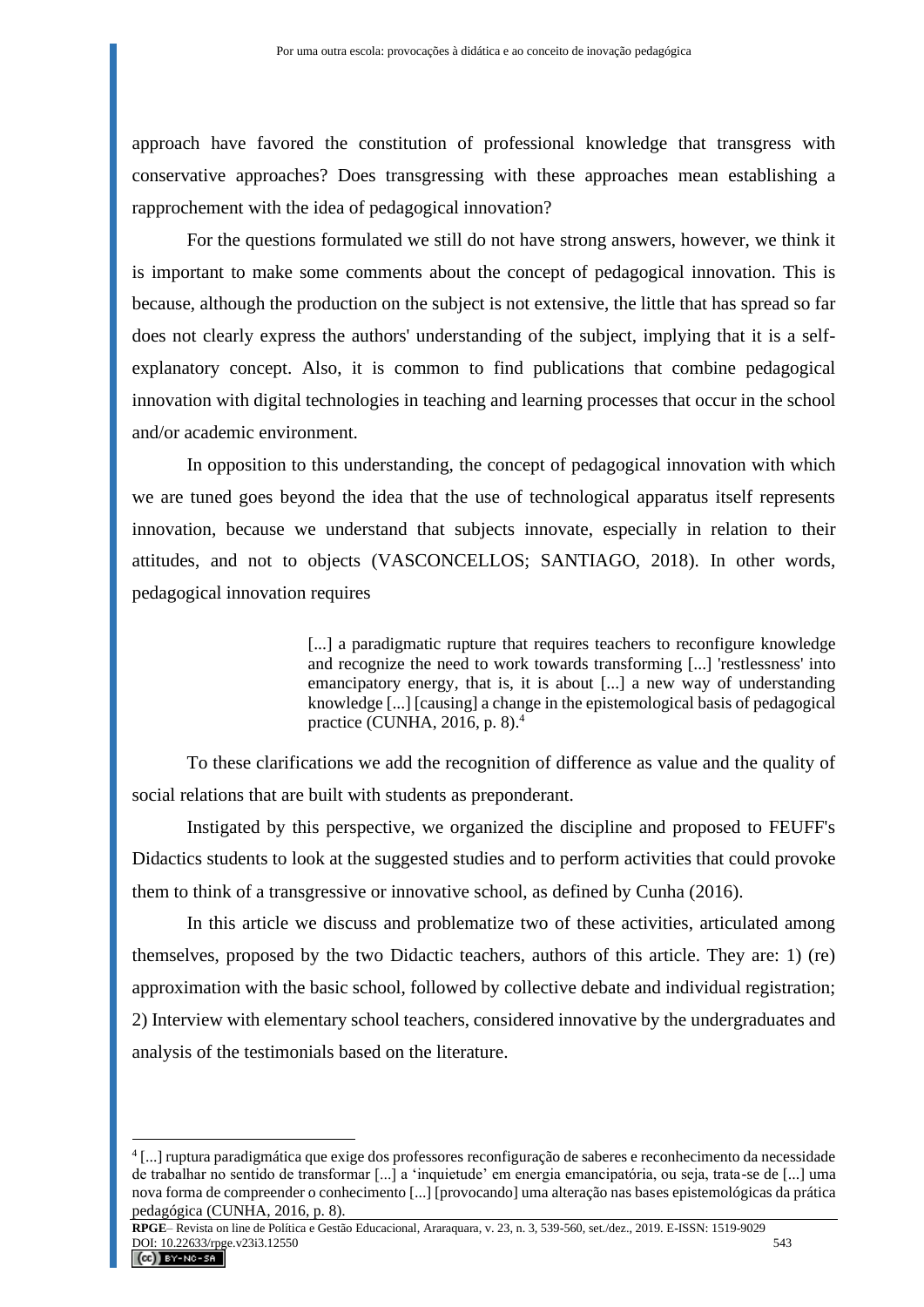It should be clarified that the (re)rapprochement with the school was treated by the two teachers and their 3 respective classes, as a field activity. One of the teachers did not give marks to the completion or elaboration of records produced by the undergraduates. Even so, the participation of its two classes was complete (55 students), generating, even, the request of more than one presentation letter by student, due to the intention of some to integrate more than one school. 28 of these subjects elaborated and delivered the records that, after careful reading, led to the selection of 5, caused by the identification of representative aspects of the others. This done, we organized, described and analyzed the information acquired in line with the objective outlined and in line with the contributions of the scholars who make up our theoretical framework.

The other repertoire of data analyzed originates from 13 interviews that the third class of graduates implemented with teachers from the elementary schools in which the activity took place. The interviews were filmed and edited by the students of the bachelor degree courses, later presented during the classes, followed by debate about the concept of pedagogical innovation, provoked by the interviewees' statements. Among the 13 videos produced and screened in class, we selected excerpts from 5 teachers of kindergarten, elementary school and high school, randomly chosen: Maria, Andreia, Richard, Augusto and Adriane.

So, we could review your testimonials, we watched the videos again and dedicated ourselves to transcribing the shared information. It is noteworthy that the students chose teachers that they considered to have an innovative practice, but in their interview they did not ask the teachers what innovation would be, but asked to talk about their pedagogical practices, the methodologies used, the meaning of teaching for each one. The proposal was for them to conduct open interviews and that, when interviewing, they would listen to what teachers had to say, without inducing answers, but, in fact, to show interest and curiosity for what teachers had to say about their work.

Upon revisiting the interviews, a semester later (May 2019), transcripts were made of all material, which was analyzed and categorized. Among the categories that had highlight in the analysis, stands out Pedagogical Innovation as the macrotheme and the subthemes: listening, dialogicity, creativity and teaching autonomy.

It is based on these two materials - videos with interviews of teachers of basic education and written records of undergraduates - that our research was conducted, based on studies on the development of qualitative research (LÜDKE; ANDRÉ, 2004; MINAYO, 2003 ). That said, we clarify that our intention is to identify elements that point to innovative pedagogical perspectives, from the perspective of undergraduates and teachers of basic education.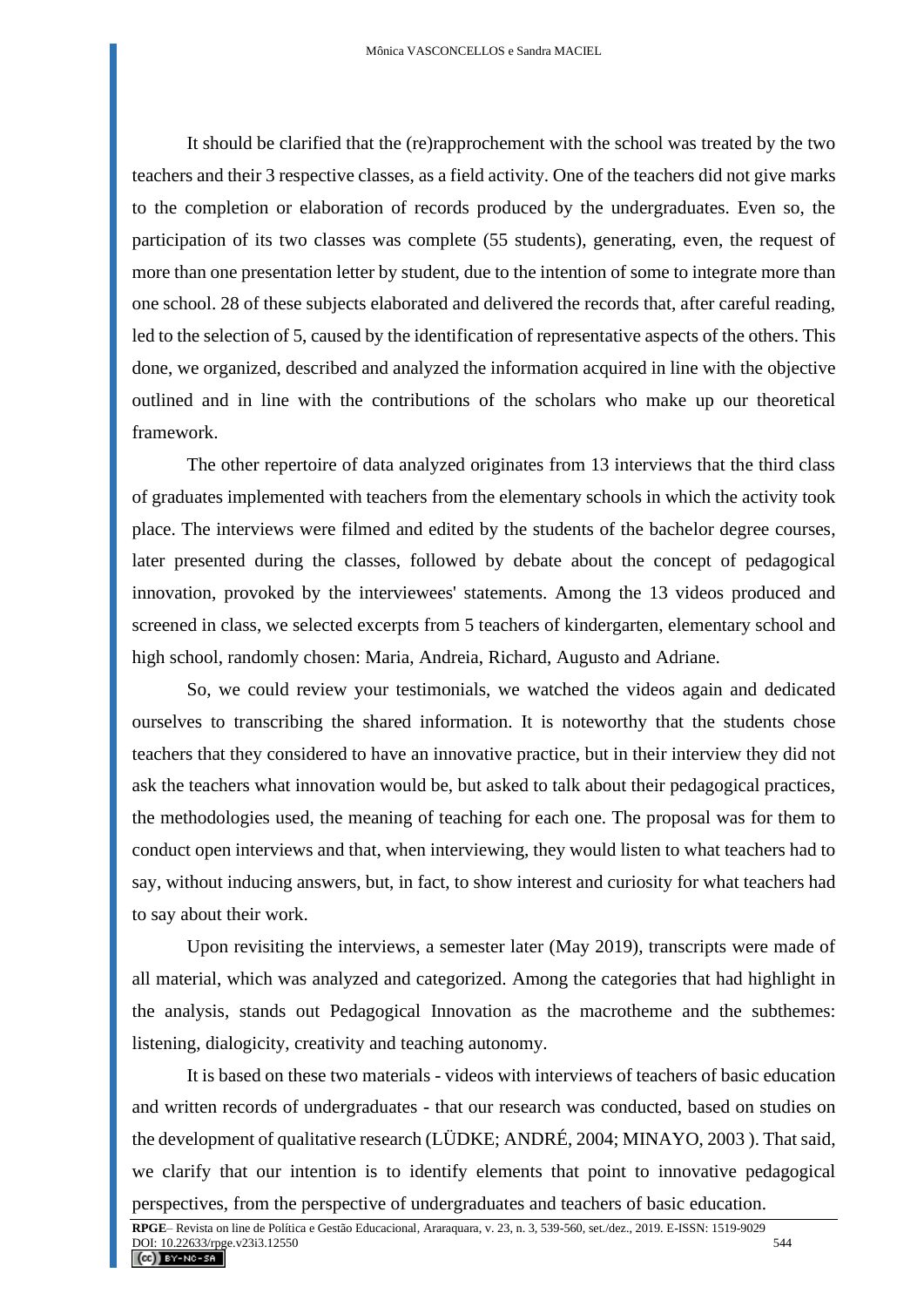That said, we inform that in the next item, we will briefly systematize the discussions in the area of Education around the debate on teacher education, followed by the analysis of the data collected in the two proposed activities, when we will address the issue of pedagogical innovation in dialogue with the material selected for this investigation.

# **Training for innovation or to train innovating?**

In doing their job, the teachers often used

[...] their personal knowledge and personalized know-how, they work with the programs and textbooks, based on school knowledge related to the subjects taught, rely on their experience and retain certain elements of their vocational training (TARDIF, 2014, p. 64).<sup>5</sup>

But it turns out that they are not always aware of the nature of the knowledge they employ or the motives that led them to adopt it. They act as if their actions walked spontaneously/autonomously, in a "natural" way, without the need to elaborate explanations to justify them. That

> [...] unconsciousness is not necessarily the product of a refusal, of defense mechanisms, as psychoanalysis describes them. In general, it is a 'practical unconscious', according to Piaget's formula, the product of a progressive oblivion through the formation of routines, or a lack of familiarity, a simple effect of the impossibility and futility of being permanently aware of our actions and motivations (PERRENOUD, 2001, p. 161). 6

Although often unconscious, the knowledge mobilized by teachers has been modeled during their life and socialization history (pre-professional and professional) and as they are rooted, they believe they are part of their personality and are therefore considered "innate" or "natural".

> This naturalization and personalization of professional knowledge are so strong that they result in practices that often reproduce the school's institutionalized roles and routines (TARDIF, 2014, p. 78).<sup>7</sup>

<sup>5</sup> [...] seus conhecimentos pessoais e um saber-fazer personalizado, trabalham com os programas e livros didáticos, baseiam-se em saberes escolares relativos às matérias ensinadas, fiam-se em sua experiência e retêm certos elementos de sua formação profissional (TARDIF, 2014, p. 64).

<sup>6</sup> [...] inconsciência não é necessariamente produto de uma recusa, de mecanismos de defesa, como os descreve a psicanálise. Em geral, é um 'inconsciente prático', segundo a fórmula de Piaget, produto de um esquecimento progressivo a mercê da formação de rotinas, ou de um desconhecimento de sempre, um simples efeito da impossibilidade e da inutilidade de estarmos permanentemente conscientes de nossos atos e de nossas motivações (PERRENOUD, 2001, p. 161)

<sup>7</sup> Essa naturalização e essa personalização do saber profissional são tão fortes que resultam em práticas as quais, muitas vezes, reproduzem os papéis e as rotinas institucionalizadas da escola (TARDIF, 2014, p. 78).

**RPGE**– Revista on line de Política e Gestão Educacional, Araraquara, v. 23, n. 3, 539-560, set./dez., 2019. E-ISSN: 1519-9029 **DOI:** 10.22633/rpge.v23i3.12550 545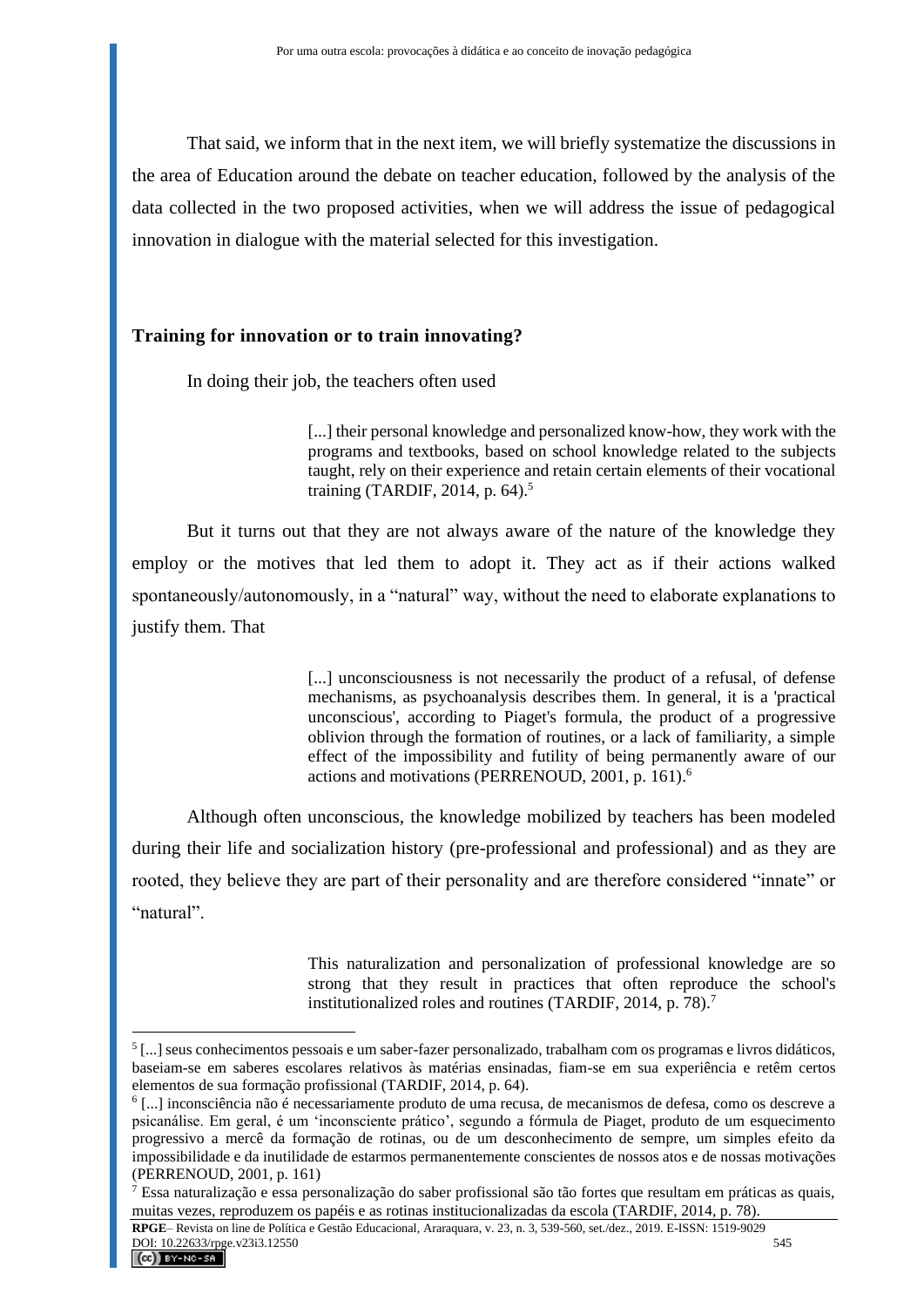This is because the knowledge linked to experience begins to be constituted from the entrance into the teaching profession and it is precisely in this "[...] beginning of the career that [its] structure [...] is stronger and more important" (Ibid., p. 86), because as a result of their experience, step by step they become certain about what they develop in the school environment and thus begin to feel integrated and able to perform their work. Commonly, when faced with adversity, they judge the initial formation and indicate that there is "[...] a gap, a critical distance" between the knowledge acquired in the formation and the problems they need to face. In this process, new understandings related to the exercise of teaching are woven (TARDIF, 2014; NÓVOA, 2015) and most of the time this is because

> [...] work-related knowledge is temporal, as it is built and progressively mastered during a variable learning period, according to each occupation, so it is in the implementation of work that such adversities emerge and make teachers mobilize specific knowledge in an attempt to overcome it, requiring them to [...] progressively develop knowledge generated and based on the work process itself (TARDIF, 2014, p. 58).<sup>8</sup>

In order to minimize such difficulties, scholars have pointed to the need to involve future teachers in studies and situations that lead them to understand

> [...] the centrality of knowledge of the object with regard to teaching and the consequences of the lack of this knowledge. [...] need to learn about the core concepts and the organization of principles of a content (SHULMAN; GROSSMAN; WILSON, 1989, p. 28).<sup>9</sup>

The results of some of the research (GAUTHIER, 1998; TARDIF, 2014; TERRIEN, 1993) conducted on the mobilization of the knowledge acquired in the teachers' life history (especially of school life), are consistent with the information revealed by the investigations that we have developed about probable relationships between school experiences and the professional performance of beginning teachers (MACIEL; JAEHN; VASCONCELLOS, 2018; VASCONCELLOS; OLIVEIRA; MENEZES, 2016).

In one of these investigations, it is highlighted in the testimonies that emerged the understanding that upon entering the career, the participants stated that they came across a reality quite different from the one they envisioned during the initial training period. Faced with

<sup>8</sup> [...] os saberes ligados ao trabalho são temporais, pois são construídos e dominados progressivamente durante um período de aprendizagem variável, de acordo com cada ocupação", portanto, é na implementação do trabalho que tais adversidades emergem e fazem com que os professores mobilizem conhecimentos específicos na tentativa de superá-las, exigindo que [...] desenvolvam, progressivamente, saberes gerados e baseados no próprio processo de trabalho (TARDIF, 2014, p. 58).

<sup>9</sup> [...] a centralidade do conhecimento do objeto no que diz respeito ao ensino e às consequências da falta desse conhecimento. [...] precisam aprender sobre os conceitos centrais e a organização de princípios de um conteúdo (SHULMAN; GROSSMAN; WILSON, 1989, p. 28).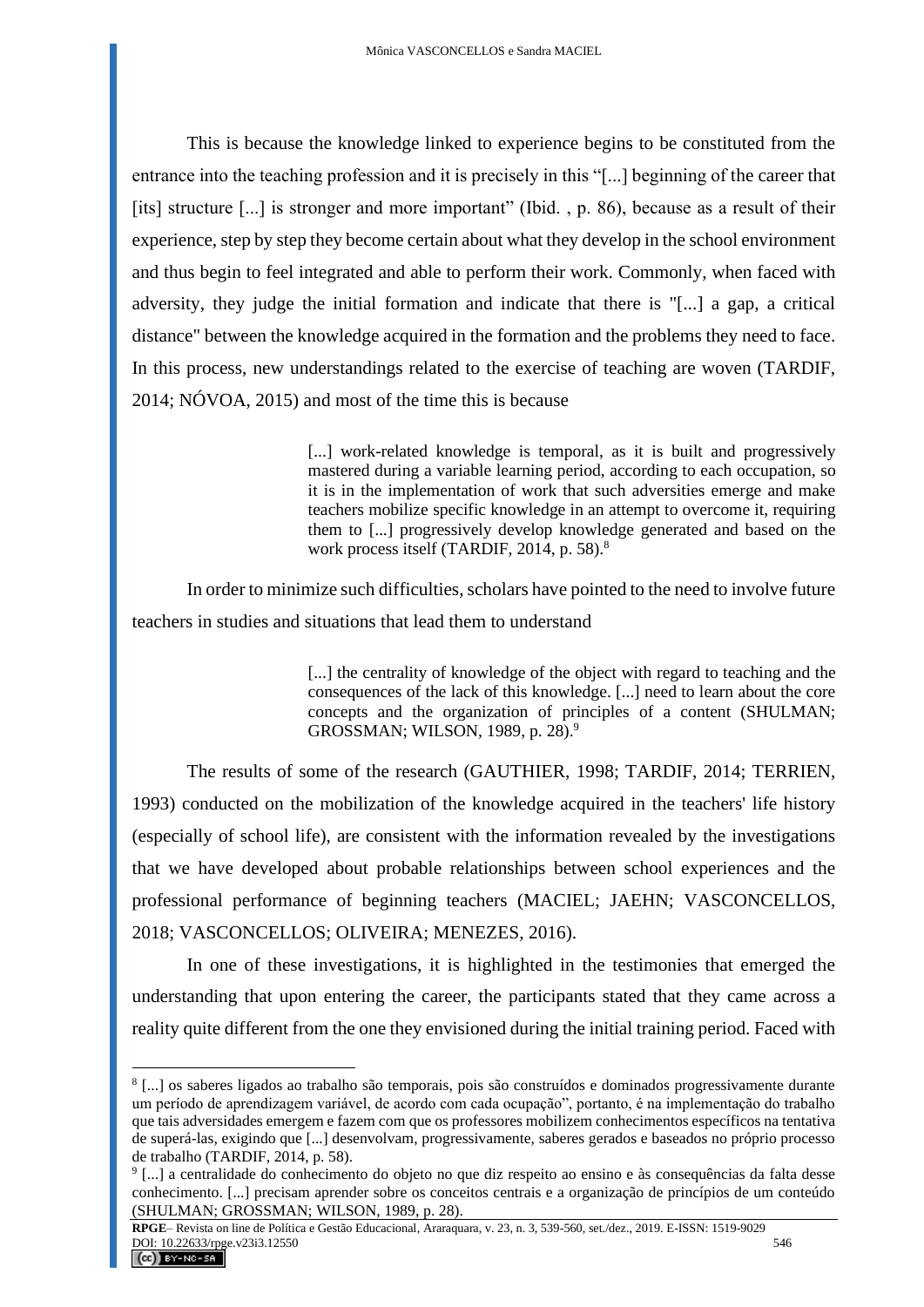the problems that arose and faced with the urgency that the school context required, they made decisions that were not always "in tune" with their points of view, either because they contradicted their studies during undergraduate studies or because they were not clear about the reasons that led them to act that way. This caused anguish and made them feel "[...] good or bad about this or that way of working in the classroom" (NÓVOA, 1999, p. 16).

To better understand this relationship, we warn that teachers often employ practices inspired by situations that derive from their academic, school, or life stories (TARDIF, 2014). By employing those, they "re-actualize" and "reuse" them as a way of coping with situations arising from the contexts in which they are immersed, without being aware of this resumption. This resumption, in turn, is related to the fact that even before starting to act, teachers live together as students with their work environment for a long period of time, providing the construction of

> [...] a background of previous knowledge, beliefs, representations and certainties about teaching practice that helps to compose a set of preprofessional knowledge that will be mobilized and used in the [...] exercise of teaching (TARDIF, 2014, p.  $68-69$ ).<sup>10</sup>

Thus, when returning to schools, "[...] at the time of the internships [...], teachers in training tend to pay more attention to classroom phenomena for which they have strong expectations or representations" (Ibid., P. 70) that were woven during this trajectory. For this reason, we believe that the trainers' attention should be focused on this aspect and, in this sense, they need to implement practices that also focus on what was ignored, in an attempt to favor the overcoming of the beliefs they carry and the broadening of their knowledge repertoire.

We are aware that we still have a long way to go in order to improve and enhance teacher education and work, and we believe that one possibility involves the assumption that one of

> [...] important roles of initial education would be to change previous reference frames of future teachers about school activity, pupils, school context, school content, etc. (MIZUKAMI, 2006, p. 152).<sup>11</sup>

This might happen through

[...] analysis of the practices, tasks and knowledge of teachers by profession; [...] through a reflexive approach, taking into account the actual conditioning

**RPGE**– Revista on line de Política e Gestão Educacional, Araraquara, v. 23, n. 3, 539-560, set./dez., 2019. E-ISSN: 1519-9029  $\frac{100!}{10.22633/\text{rpge.V23i3.12550}}$  547

<sup>10</sup> [...] uma bagagem de conhecimentos anteriores, de crenças, de representações e de certezas sobre a prática docente que ajuda a compor um conjunto de saberes pré-profissionais [...] que serão mobilizados e utilizados [...] no exercício do magistério (TARDIF, 2014, p. 68-69).

<sup>11</sup> [...] importantes papéis da formação inicial seria o de alterar quadros de referência prévios dos futuros professores sobre a atividade escolar, os alunos, o contexto escolar, os conteúdos escolares, etc. (MIZUKAMI, 2006, p. 152).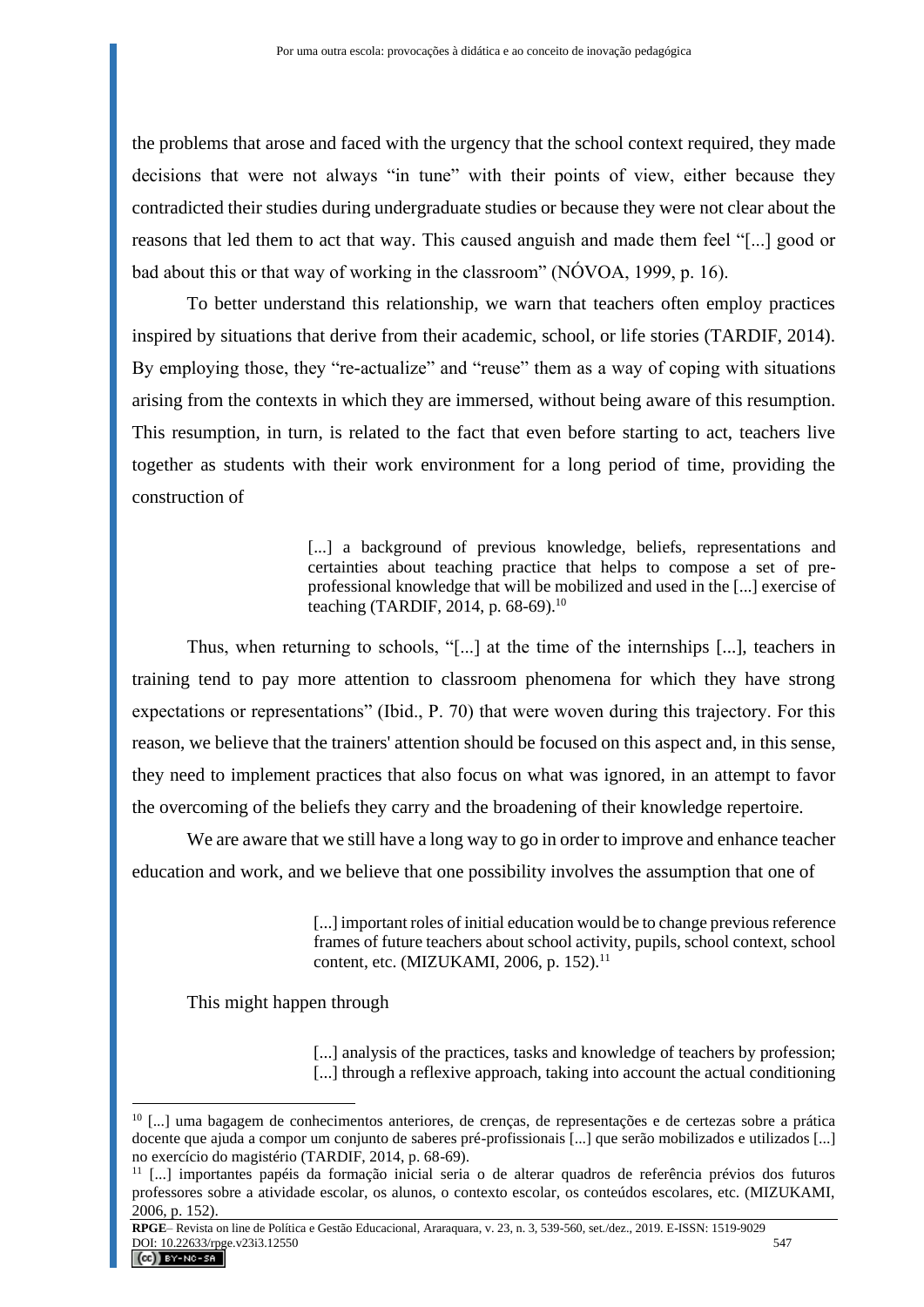factors of teaching work and the strategies used to eliminate these conditioning factors in action (TARDIF, 2014, p. 242).<sup>12</sup>

Thoughts such as these have influenced our actions as researchers and teacher educators, leading us to evaluate our practices, either individually; in the meetings of the Teaching and Teacher Training Center or with the students of the classes involved. This reflection process led us to realize the need to integrate graduates into the school space more effectively and through a path that was not only through the compulsory internship.

To this end, step by step the teachers of Didactics were creating space for this articulation and, currently, 4 of the 10 responsible for this discipline, when elaborating their respective course plans started to incorporate the (re)approximation with the school as part of the studies and the activities they develop with their students, as explained in the following topic.

#### **Back to school from the perspective of future teacher**

At UFF, the Faculty of Education (FEUFF) is responsible for offering the compulsory subjects that make up the Common Core of Bachelor Degrees. According to Resolution 616/2017 published by the Fluminense Federal University (NITERÓI, 2018), this Core comprises: Didactics (60h), Educational Organization in Brazil (60h), Educational Psychology (60h) and Libras I (30h). Therefore, attending the 4 subjects is part of the requirements required for undergraduates to complete their respective undergraduate courses.

In general, the connection with the disciplines occurs during the enrollment period, in which the Faculty of Education presents to the course coordinators a variety of schedules in an attempt to meet the demands. Thus, students, according to the organization and curriculum requirements of each course, try to make their enrollment at the time that best meets their specificities and thus, the classes are constituted varying in quantity and profile from semester to semester.

If in compulsory internships undergraduate students join schools with colleagues of the same course, under the supervision of university and school teachers in the same area/discipline, in Didactics, the approach to the school occurs from the constitution of groups of students from different areas (Physics, Cinema, History, Letters, Geography, Biology, Mathematics,

<sup>12</sup> [...] análise das práticas, das tarefas e dos conhecimentos dos professores de profissão; [...] por meio de um enfoque reflexivo, levando em conta os condicionantes reais do trabalho docente e as estratégias utilizadas para eliminar esses condicionantes na ação (TARDIF, 2014, p. 242).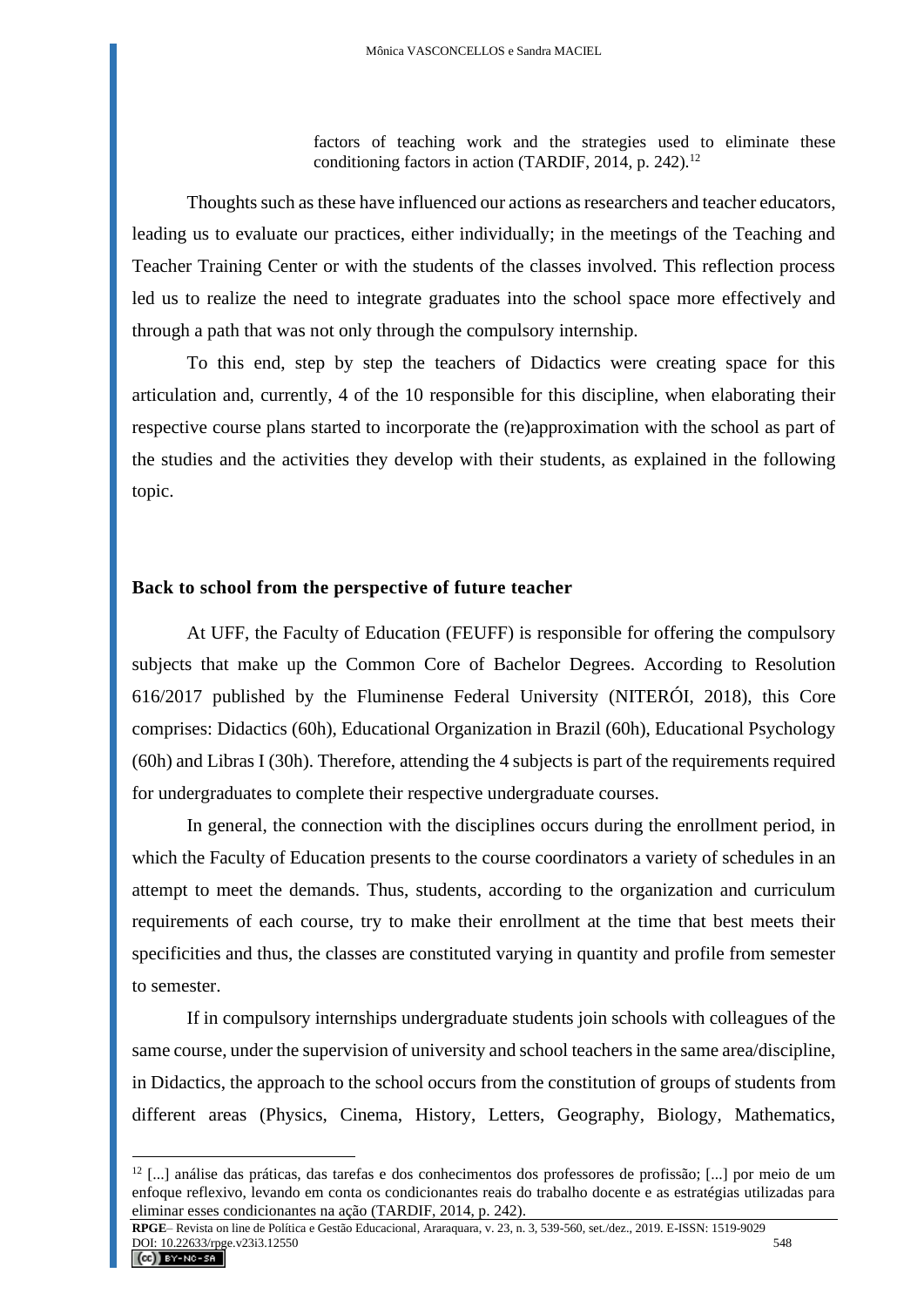Philosophy, etc.), which are at different levels/periods. Most of the time, this is the first opportunity to return to school that these young people have experienced since graduating from high school and for their completion will count on the participation and the eyes of colleagues with personal experiences and varied academic backgrounds.

We believe that it is precisely because we count on this diversity that the activity offers horizons that go beyond the dimensions provided by the internships, enabling the crossing of broader points of view about the school and the relationships established there and more complex analyzes that exceed the debate on teaching and learning specific content.

In this case, the idea is to offer students a collective (re) rapprochement, with a very familiar environment that under the condition of basic education student has been part of their lives for over a decade (TARDIF, 2014). Now, upon returning under the lens of a future teacher, they have access to the nuances that had not been noticed before (VASCONCELLOS; VILELA, 2017). For this and other reasons, this moment of (re) approximation is carefully chosen, carefully routed and may vary from semester to semester, from class to class, in view of the demands, the unforeseen events, the variation of the school calendar and the study of the bibliography preceding this entry.

To make this process happen, we clarify, talk to students about their questions, get details right and define some points. In general, the following agreement has prevailed: 3 Didactic classes (at UFF) will be available for the accomplishment of the activity; the class will be organized into groups of 3 and 5 students so that there is no turmoil in the schools; each group will be free to choose the school and grade/year of their choice; at school, in addition to attending the classes of at least one teacher of the subject you prefer, it is important to talk to students and staff, including principals, coordinators, teachers, cooks, porters and others; for the activity to be formally presented to the school, a presentation letter will be signed by the Didactics teacher and delivered by the undergraduates to the school board; the Didactics teacher will give the groups an observation script with suggestions regarding aspects that can be appreciated at school and, at the end of each day, discussed with their classmates.

At the end of the third day of approaching the school, the activities are resumed at UFF and a conversation wheel is held to share experiences, learnings, doubts and wishes that are usually announced with enthusiasm and desire to express the experiences and reveal constituted perceptions.

In most cases, the statements are accompanied by questions that show interest in the reports of colleagues and comparisons between experiences. Although all (re) rapprochement with the school and the conversation circle are carried out collectively, an individual text is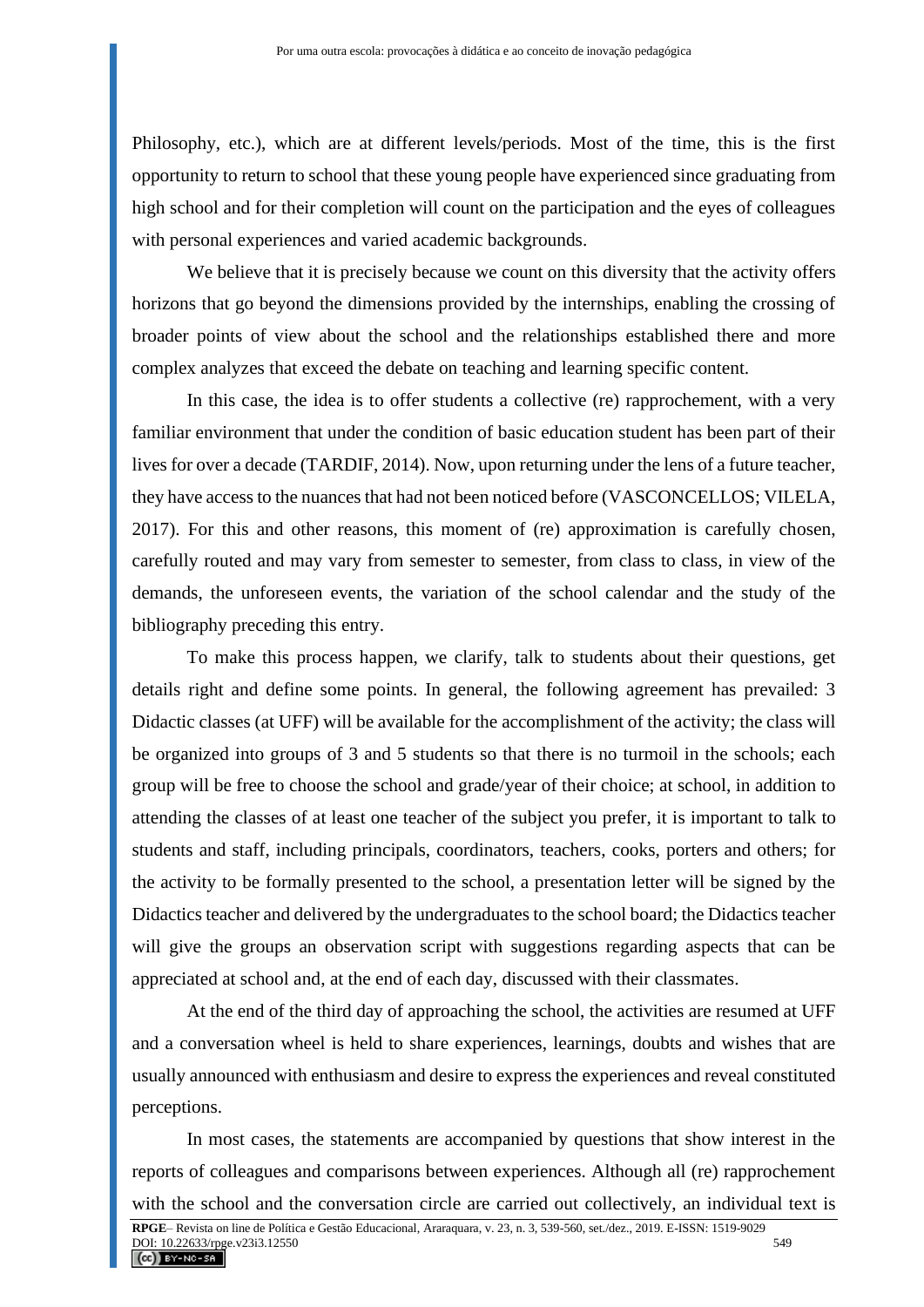produced by the undergraduates and delivered to the Didactics teacher, with the purpose of recording the learning, expectations, fears, hypotheses. and other elements that this process triggered. If possible, the students were asked that the elaborated text articulate the reflections raised from this experience, the texts studied in the Didactics classes and/or others read in the other subjects.

It was the reading of the records produced in November 2018 that gave rise to this article, considering that the answers provided provide relevant information about the debate on didactics and teacher education under the focus of pedagogical innovation.

It is worth adding that the two Teachers of Didactics who in the second semester of 2018 proposed this (re) approximation had the intention of causing consequences that would generate the constitution of teaching and learning perspectives that would provoke other ways of thinking and doing school. These perspectives would contribute to the professional education of future teachers, in order to extrapolate the simple observation of the classes and the mere transcription of mechanical information about each step of a teacher observed under the light of a fragile lantern, opaque and unable to illuminate the effects, the subjectivity and complexity inherent in pedagogical action.

To our surprise, the reflections shared by the 28 undergraduates, through the written material they produced, announce questions and concerns with the school that go beyond the simple look at the appearances of the pedagogical relations that are established in it and converge to a position that strives for the valorization of broader, more complex and more subtle aspects. So that we can perceive such convergence, we present the transcribed excerpts of the records prepared by 3 of these students, in an attempt to favor the follow-up of the reasoning expressed.

Denominated in this work by Laura, Tamires and Mariah, the students offer us powerful information, in the sense of the possibility of glimpsing paths that cause small fissures in the relations between teaching and learning, triggered from the reflections that the field class provoked. The 3, elected public schools located in the city of Niterói/RJ, one of them federal and other two state schools.

Let's see what the future teachers tell us:

*In addition to being there to learn by observing new experiences and teachings, I was back in that school with a new purpose: teaching. Something I thought I would never be able to do until I realized that my place is the classroom. Pointing out that the classroom should not just be a content display venue, because it must be far beyond that. It should be where teachers and students can exchange ideas, dialogue and reflect. It must be the space of*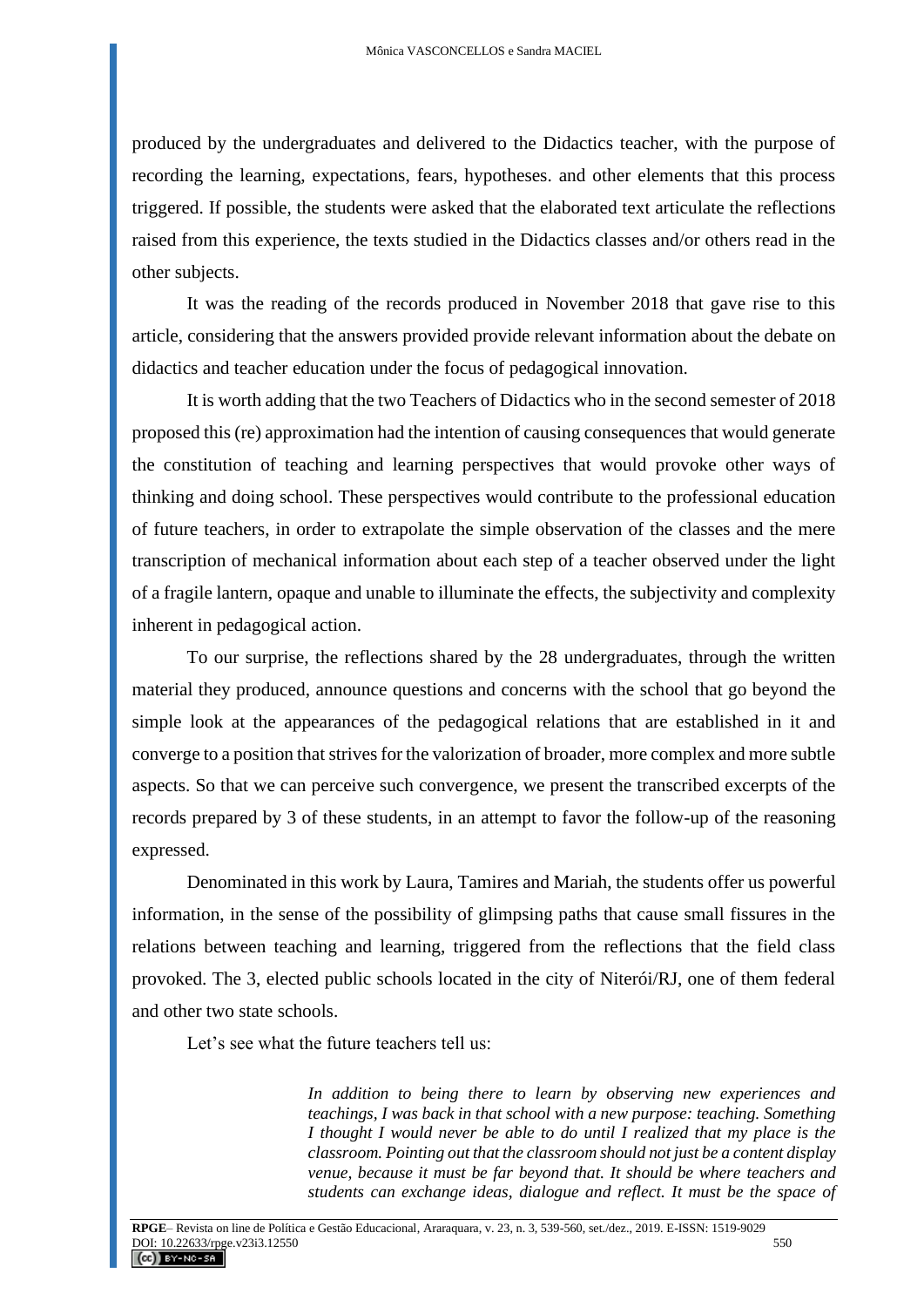*resistance of the teacher and the teacher to be (like me). Before, I saw school as a punishment, because before it was seen as an obligation and I imagined that I would never return. Nowadays, with more maturity, I totally changed my perspective and I see the school as a space of coexistence and social construction of children, being necessary its presence in the process of individuation of these children in society. In this space of construction, I want to act and help to form individuals who criticize and reflect so that we can build a better, fairer society (LAURA).*<sup>13</sup>

*Before talking about the prospects, I would like to talk about the now. It's very strange to realize how much my view of school has already changed. In this fieldwork this was very visible. When we get to school, we observe the environment, how the teacher works, how the students feel and if the methodology is effective. Concerns about social issues and how students feel escaped me a little. I thought the important thing was for the teacher to be in school and to teach the content in the best way (which was generally approaching well what was in ENEM). Concern about what to do when it was my turn to be in front of a class was big. The reality of the school, especially the public one, is very delicate (besides precariousness, competition with trafficking, teenage pregnancy, dropout, among many other things make this environment a place in need of change). So far, I think about it: what can I do? I hope that students will not see physics as a demon, but besides teaching the content I would like to be able to connect with them, offer new perspectives, help them. The teacher is not a magician, there are things that are beyond our reach, but we have access to many and this is too beautiful! I hope I can share knowledge, experiences and learn a lot, both today with friends and teachers, and in the future with my students* (TAMIRES).<sup>14</sup>

*Presented then to the school and its philosophical and pedagogical structures, I can now report what it meant for me to return to this school. The first feeling is a return to the past and going back to the past is not always filled with fond memories or nostalgia that makes us feel good or embraced by our own* 

<sup>13</sup> *Além de estar ali para aprender observando novas experiências e ensinamentos, estava novamente naquela escola com um novo objetivo: ensinar. Algo que achei que nunca seria capaz de fazer até perceber que meu lugar é a sala de aula. Mostrando que a sala de aula não deve ser apenas um local de exibição de conteúdos, porque ela deve estar muito além disso. Deve ser o local onde professores e alunos possam trocar ideias, dialogar e refletir. Ela deve ser o espaço de resistência do professor e do futuro (como eu). Antes, eu via a escola como um castigo, pois, antes era vista como obrigação e imaginava que nunca mais voltaria. Hoje em dia, com mais maturidade, mudei totalmente minha perspectiva e vejo a escola como espaço de convivência e de construção social das crianças, sendo necessária sua presença no processo de individuação dessas crianças na sociedade. Nesse espaço de construção quero atuar e ajudar a formar indivíduos que critiquem e reflitam para que possamos construir uma sociedade melhor, mais justa* (LAURA).

<sup>14</sup> *Antes de falar das perspectivas gostaria de falar do agora. É muito estranho perceber o quanto minha visão sobre a escola já mudou. Nesse trabalho de campo isso ficou muito visível. Ao chegar à escola ficamos observando o ambiente, como o professor trabalha, como os alunos se sentem e se a metodologia é efetiva. As preocupações mais voltadas para o social e para como os alunos se sentem me escapavam um pouco. Achava que o importante era o professor estar na escola e ensinar o conteúdo da melhor forma (que geralmente era abordando bem o que caía no ENEM). A preocupação com o que fazer quando chegasse a minha vez de estar diante de uma turma foi grande. A realidade da escola, principalmente a pública, é muito delicada (além da precarização, da concorrência com o tráfico, da gravidez na adolescência, evasão, entre tantas outras coisas fazem desse ambiente um lugar necessitado de mudanças). Até o momento penso nisso: o que poderei fazer? Espero fazer com que os alunos não enxerguem a Física como um demônio, mas além de ensinar o conteúdo gostaria de conseguir me conectar a eles, oferecer novas perspectivas, auxiliá-los. O professor não é um mágico, existem coisas que estão além do nosso alcance, mas temos acesso a muitos e isso é lindo demais! Espero que eu consiga compartilhar conhecimentos, experiências e aprender muito, tanto hoje com amigos e professores, como futuramente com meus alunos* (TAMIRES).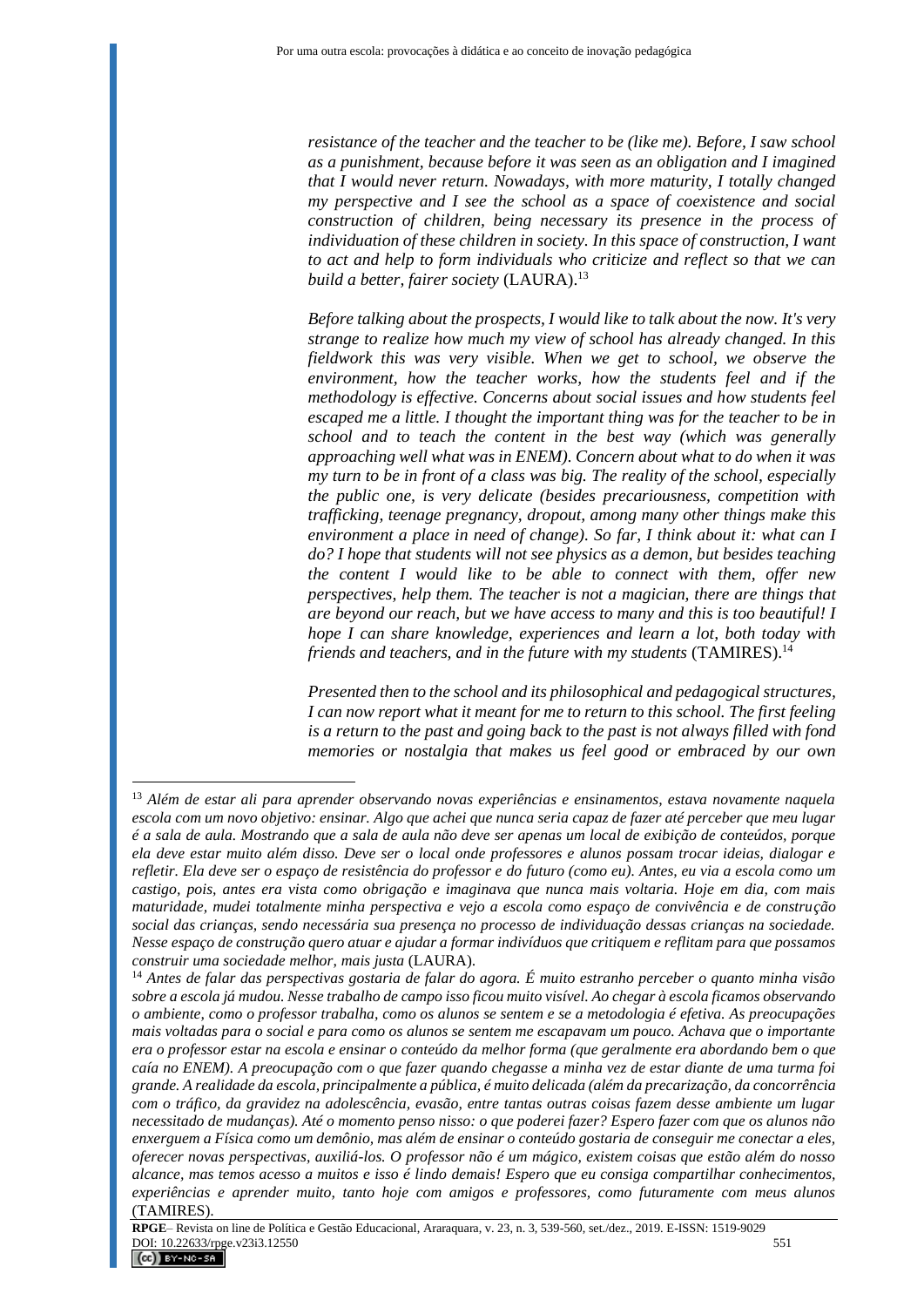*history. There are many confused and / or even dramatic or traumatic feelings that appear at these times without being asked. My relationship with the school I studied most of the time, wasn't really a very satisfying experience most of the time. I believe it to be a very strict school, focused on results, exams and tests. We had little creative stimulation, and we were often called 'mediocre' because we simply kept the grades on average (7). Therefore, the return for me is the possibility of reframing the idea of school. Undoubtedly the undergraduate degree provided me with this more libertarian and inclusive view of education, far from old and exclusionary teaching methodologies. Today, I recognize the laboratory of potentialities of this space, that can create a new perspective on society and important paradigms. In addition, despite many contradictions, it is good to witness a school that puts itself differently from most extremely meritocratic and dubious formats. It's at least a sigh in the chaos. So for me, going back to school is going back to the past and opening up to the future. If this is the profession I have chosen, which my colleagues have chosen, the prospects are meant to be endless, for I truly believe that every corner has a way out* (MARIAH).<sup>15</sup>

Faced with the richness of information revealed in the excerpts, what can we still say without being redundant? Without falling into the temptation to say the obvious? We cannot guarantee that we will not make this slip, but we will ensure that we will strive to move a little further.

Faced with this challenge, we began our analysis by resuming the discussion on pedagogical innovation, which requires us to reiterate that, in addition to the insertion of various technological devices, innovating pedagogically requires qualitative changes in school practices. These changes always demand "[...] a critical position, explicit or implicit, in view of traditional pedagogical practices [...]. If we want to raise the issue in terms of disruption [...] pedagogical innovation presupposes a leap, a discontinuity" (FINO, 2008, p. 01).

When talking about discontinuity, we are referring to "[...] the old and ubiquitous factory paradigm [...] that takes place locally in the physical or virtual space where learners and teachers move, working deliberately as agents of change". This requires "[...] the creation of learning

<sup>15</sup> *Apresentada então à escola e às suas estruturas filosóficas e pedagógicas, posso relatar agora o que significou para mim voltar a esta escola. A primeira sensação é de retorno ao passado e voltar ao passado nem sempre é algo repleto de boas lembranças ou nostalgias que nos fazem sentir bem ou abraçados pela nossa própria história. Há muitos sentimentos confusos e/ou até dramáticos ou traumáticos que aparecem nesses momentos, sem que sejam solicitados. A minha relação com a escola em que estudei na maior parte do tempo, não foi de fato uma experiência muito satisfatória na maior parte do tempo. Acredito que por ser uma escola muito rígida, focada nos resultados, exames e provas. Tínhamos o lado criativo pouco estimulado e muitas vezes, éramos chamados de 'medíocres' por simplesmente mantermos as notas na média (7). Portanto, o retorno para mim é a possibilidade de ressignificar a ideia de escola. Sem dúvida o curso de licenciatura me proporcionou essa visão da educação mais libertária e inclusiva, longe de metodologias de ensino antigas e excludentes. Hoje, reconheço o laboratório de potencialidades desse espaço que pode criar uma nova perspectiva de sociedade e de paradigmas importantes. Além disso, apesar de muitas contradições é bom presenciar uma escola que se coloque de maneira diferente da maioria de formatos extremamente meritocráticos e duvidosos. É no mínimo um suspiro no meio do caos. Portanto, para mim, voltar a escola é voltar ao passado e se abrir para o futuro. Se essa é a profissão que escolhi, que meus colegas escolheram, as perspectivas se pretendem infinitas, pois, eu realmente acredito que a cada esquina há uma saída* (MARIAH).

**RPGE**– Revista on line de Política e Gestão Educacional, Araraquara, v. 23, n. 3, 539-560, set./dez., 2019. E-ISSN: 1519-9029 **DOI:** 10.22633/rpge.v23i3.12550 552  $(CC)$  BY-NC-SA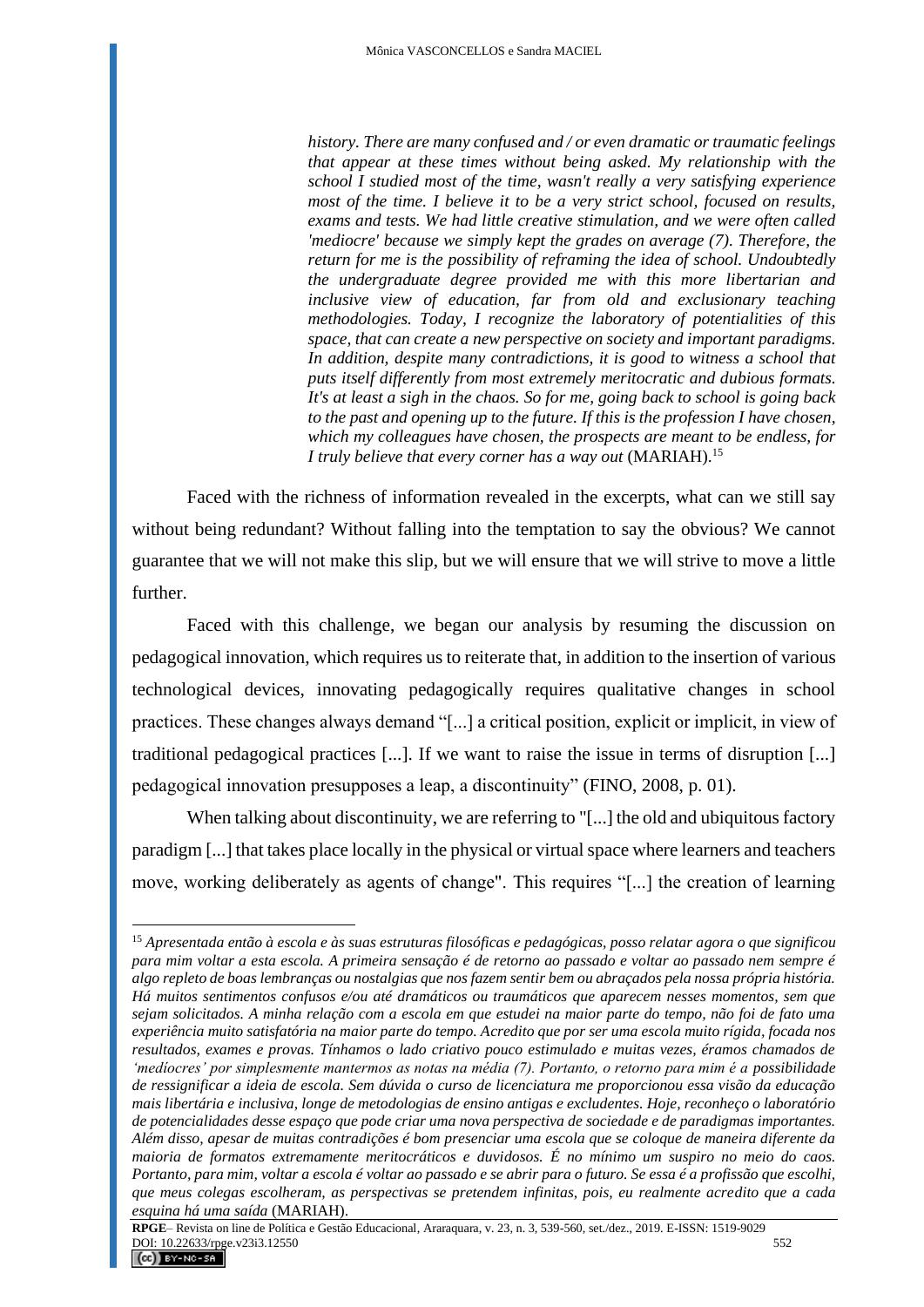contexts, unusual in relation to those usual in schools, as an alternative to the insistence on teaching contexts (FINO, 2008, p. 01).

And why do we resume discussions about pedagogical innovation at this very moment? To what extent does this subject dialogue with the information offered by the 3 undergraduates?

In order to delve deeper into these issues, we draw from Laura, Tamires and Mariah's records the main elements that compose them, in which the school they aspire to help reframing is conceived as the environment of:

- resistance and professional performance;
- overcoming practices that value the mere transmission of content;
- exchange of ideas, reflections and dialogue between teachers and students;
- coexistence, individual and social formation;
- building of a fairer society to the detriment of the meritocracy valorization and exclusionary processes.

If we take as reference the clarifications of Fino (2008) and Cunha (2016) and compare them to the data resulting from the testimonies of the 3 undergraduates, we will verify the prevalence of common aspects that point to the desire for the formation of a truly human society. Among other things, this requires the consolidation of principles that involve dimensions of affection, listening, dialogue, commitment and solidarity, as well as the political and social recognition that the school is the space for its realization and, therefore, the main *locus* of this formation.

In short, what the theoretical and empirical data offer us are not elucidations about the relevance or not of the school in our society. Conversely, they provoke us a lot to redefine the policies, the contents, the choices, the referrals, the type of communication and, especially, the quality of the relationships that are instituted in it and with it.

### **Pedagogical innovation from the perspective of elementary school teachers**

The approach with the space of the elementary school has been a constant demand of the graduates. Students during Didactics classes are emphatic in stating that they do not feel prepared to teach, that there is a distance between the actual school and what they learn throughout the teacher training course. Their demands for a formation closer to the reality of schools are echoed in the research dedicated to studying teacher education, as stated by Cruz and Campelo (2016, p. 96).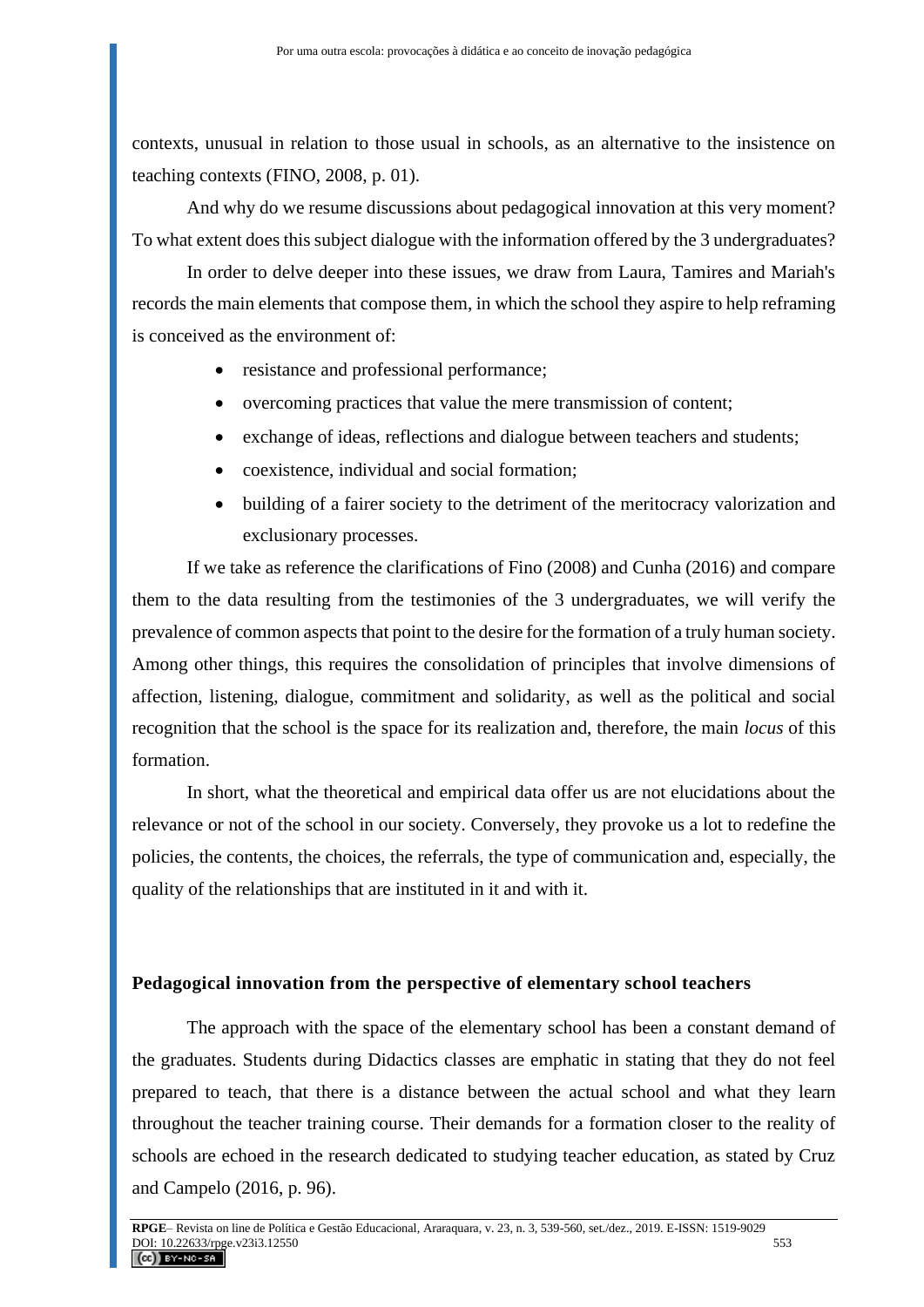Research on this subject has raised many concerns about current patterns of teacher education. In dealing with initial teacher education for basic education, many studies have found a distance between the initial teacher education process and the reality found in schools, which concerns the gap between the theory studied in universities and the practice developed in the environment. between training and work (COCHRAN; LYTLE, 1999; ROLDÃO, 2007; ZEICHNER, 2010).<sup>16</sup>

Listening to the demands of the undergraduates, provoked the teachers of the Didactics Center to seek strategies that would contribute to the reflection/action on the school space, as a privileged place for the problematization of issues involving the profession. Thus, the field classes held in schools have served as input for discussions about being a teacher and about the anguish that surrounds them. Although permeated by doubts, we have noticed in our classes that most students want to be a teacher and see (re) rapprochement with the school as an important part of their education.

To broaden this contact with the elementary school, in the first semester of 2018, in addition to the proposed (re) approximation, we asked the graduates of one of the three groups involved to interview the teachers they accompanied, provided that in their points of view they presented pedagogical practices that considered innovative.

Still without previous theoretical discussion about this concept, we take this initiative because we intend to provoke initial reflections, based on the conceptions of undergraduates and teachers of basic education aiming at its review and the composition of knowledge on the subject. Thus, it was possible to foster discussions and advance the subsequent processes of the discipline, especially in studies and workshops conducted with them on didactic planning. Therefore, upon returning from school, we refer to the intersection between the teachers' point of view, the conceptions of the undergraduates and the literature that discusses pedagogical innovation (FINO, 2008; CUNHA, 2016).

So, organized in groups of 4-5 students on average, the graduates left for the field eager to interact and listen to what their chosen teachers had to say.

It is noteworthy that, although the interest was to interview teachers that students considered to develop innovative practices, the questions focused specifically on the practices. It was not asked what innovation is, but how the teachers interviewed work, how their classes

<sup>16</sup> As pesquisas que se dedicam a essa temática têm suscitado muitas preocupações sobre os atuais moldes de formação docente. Ao tratar da formação inicial dos professores para a educação básica, muitos estudos têm constatado uma distância entre o processo de formação inicial dos professores e a realidade encontrada nas escolas, que diz respeito à lacuna entre a teoria estudada nas universidades e a prática desenvolvida no ambiente profissional, entre a formação e o trabalho (COCHRAN; LYTLE, 1999; ROLDÃO, 2007; ZEICHNER, 2010).

**RPGE**– Revista on line de Política e Gestão Educacional, Araraquara, v. 23, n. 3, 539-560, set./dez., 2019. E-ISSN: 1519-9029 DOI: 10.22633/rpge.v23i3.12550 554  $(G<sub>c</sub>)$  BY-NC-SA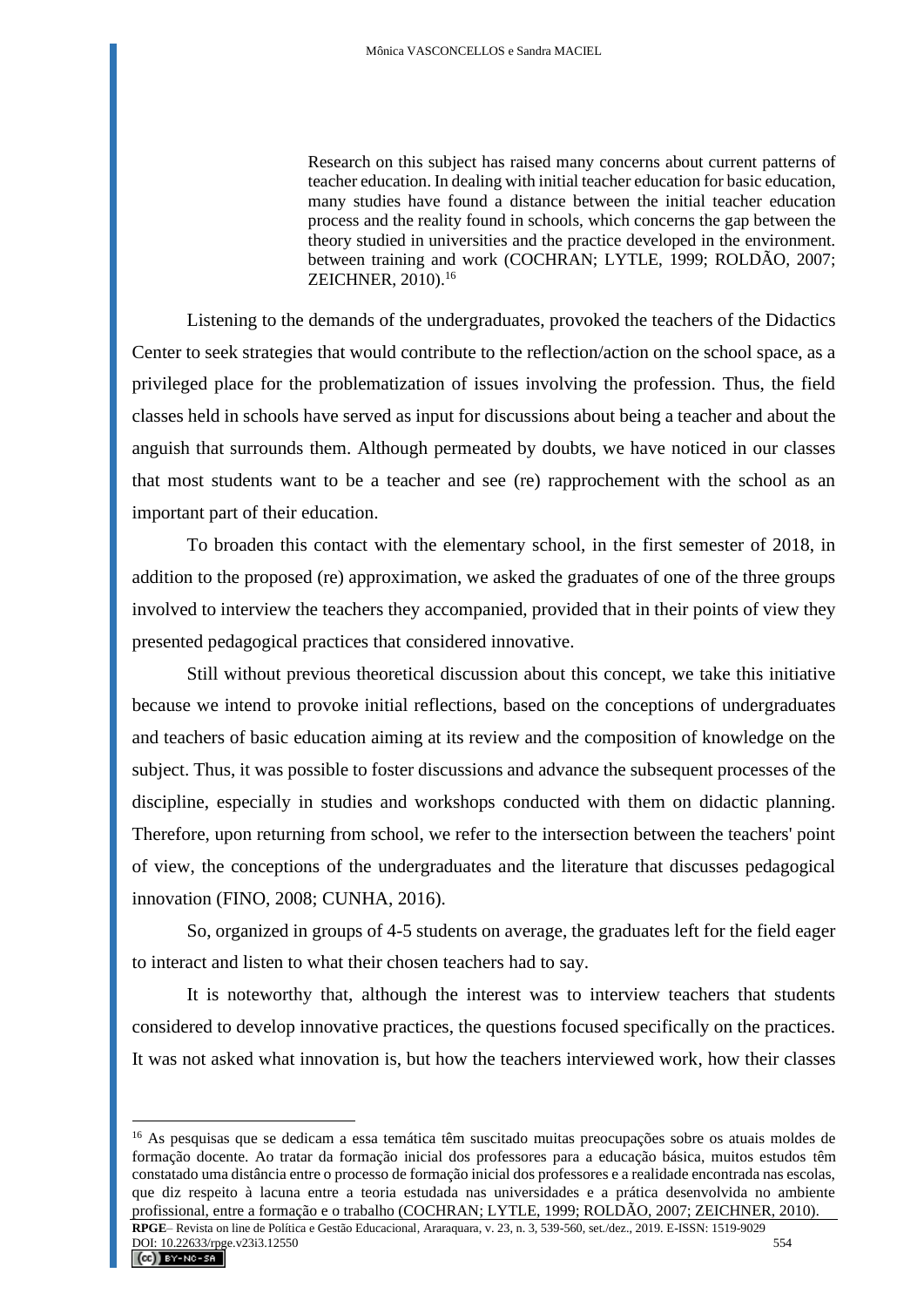are, their pedagogical choices. This choice was fundamental so that the answers were not restricted to trying to conceptualize innovation, but listening to what they had to say about their practices.

The main theme addressed by the teachers interviewed was the importance of listening to the student as a way to teach teaching. When talking about this issue, teacher Maria, for example, who works in kindergarten, provides us with information that illustrates this understanding: "It is an always reflective practice, we become teachers every day and every moment, studying and listening to each other".

About this learning, Andreia, another kindergarten teacher, makes a statement that complements the previous understanding. In your words,

> *What the child says matters, her curiosity matters, that is the contribution of childhood. It is the differentiated look of someone who is seeing the world for the first time, who is unaware of what we are already used to see. So this is a principle strongly held here in early childhood education, the issue of listening. It is what the child says and the child's interests that will make the*  direction of our work (TEACHER ANDREIA).<sup>17</sup>

As Cunha (2016, p. 97) points out, the teachers interviewed seek, through attentive listening to the students' demands, "[...] the authorship and the protagonism of the students in an emancipatory perspective". Professor Richard, who teaches High School Philosophy, highlights the importance of instigate students to listen to each other:

> *As a teacher I encourage my students to listen to others. This is very difficult, ultimately, I cannot force anyone to listen to each other. I can only try to create stimuli for this. One such stimulus needs to be: Me, myself as a teacher need to stimulate this on a daily basis and give this example that the student can talk and be heard. If he feels heard, he will be more likely to listen too*  (TEACHER RICHARD).

We cannot ensure that the teacher's example is sufficient for a sensitive conduct to listening the other effectively reverberates among the students. In any case, we agree with the interviewed teachers' understanding about the relevance of this subject and warn that we consider urgent the adoption of practices that cause ruptures with the predominance of speaking to the other, due to the development of processes that envision listening to the listening of the subject. other.

<sup>17</sup> *O que a criança diz importa, a curiosidade dela importa, esse é o contributo da infância. É o olhar diferenciado de alguém que está vendo o mundo pela primeira vez, que desconhece isso que a gente já tá muito acostumado a ver. Então, esse é um princípio fortemente defendido aqui na educação infantil, a questão da escuta. É o que a criança diz e os interesses da criança que vão fazer a linha de direção do nosso trabalho* (PROFESSORA ANDREIA).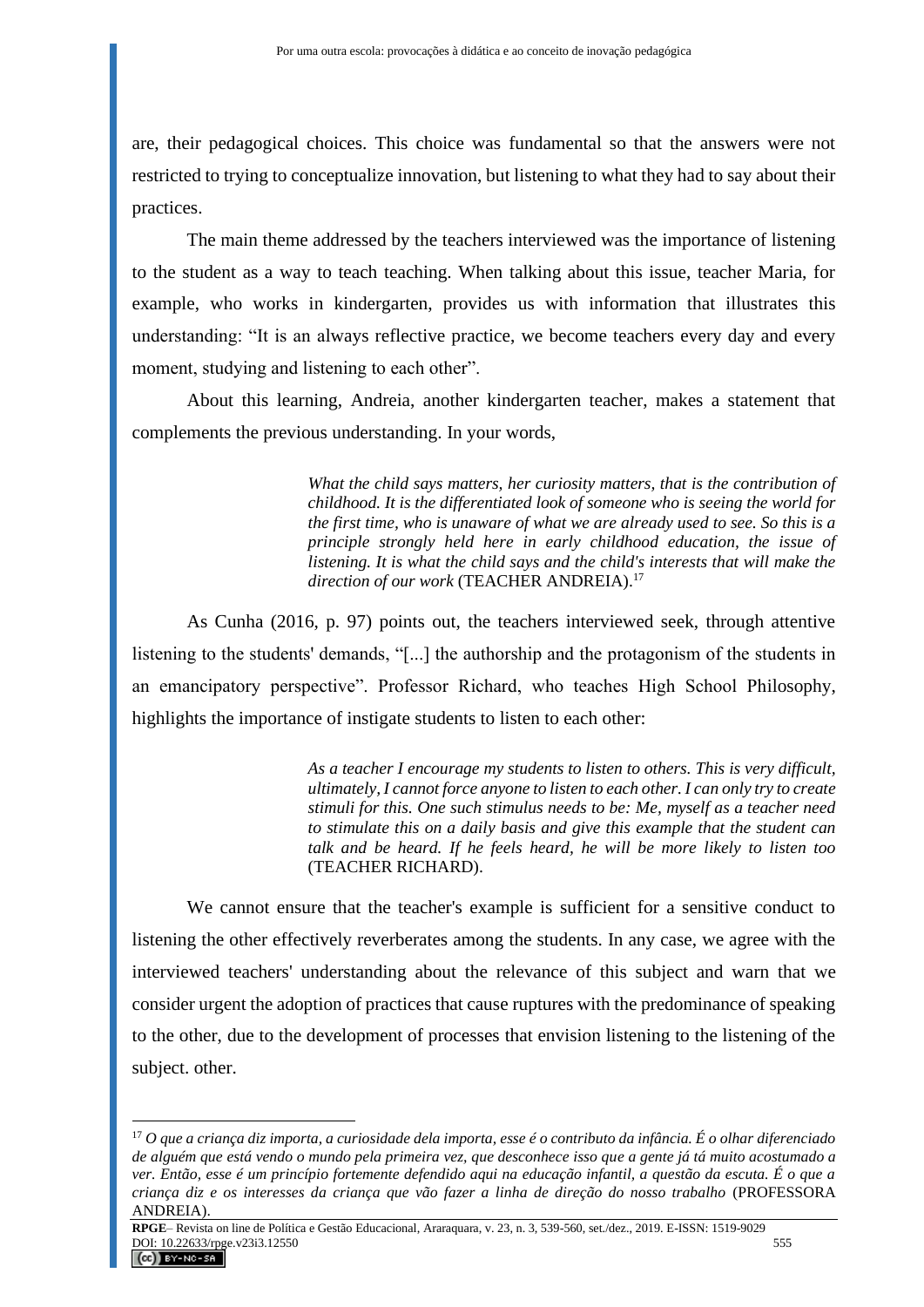About this, Freire (1996) adds:

If, in fact, the dream that animates us is democratic and supportive, it is not talking to others, from top to bottom, above all, as if we were the bearers of the truth to be transmitted to others, that we learn to listen, but it is by listening that we learned to hurt with them. Only those who listen patiently and critically to the other, talk to him  $(1996, p. 43).$ <sup>18</sup>

For Paulo Freire, student listening is a necessary learning for teaching and, although we do not have a predominantly school trajectory guided by this approach "[...] it is not difficult to understand how there are so many qualities that legitimate listening demands from its subject. Qualities that are constituted in the democratic practice of listening" (1996, p. 45).

Listening to our students and making room for them to listen is first and foremost an important part of an exercise that tends to provoke learning about democracy through processes that in themselves can be democratic. However, in everyday life, we have noticed the predominance of the imposition of one way of thinking over another in which, regardless of the defended point of view, there is no interest in listening to anyone who thinks or speaks in a way other than mine (FREIRE, 1996). The problem is that maintaining this stance feeds oppression, silences voices, strengthens social inequalities and injustices, and endangers the construction of a democratic society - and school - project. Thus, such an expensive and relevant topic for any society in our country has been suppressed by conservative rhetoric that

> [...] has sought to spread fear and insecurity through moralizing discourses, as a way to open the way for political conservatism, to explore the possibilities of social and democratic advancement built in the last fifteen years in Brazil (MACIEL; JAEHN; VASCONCELLOS 2018, p. 1505).<sup>19</sup>

This attempt at action, through the expansion of conservative discourse, which aims to nullify the critical discussion of classroom space, clashes with the students' desire to understand the complexity of this political moment and the role of the school itself, as stated by the High School History teacher, Augusto:

> *What has happened a lot today, for example with this climate of political instability that we live in, is often students come up with questions about how politics works, what democracy is like in practice, what fascism is. Questions of this kind that I think I, the teacher, cannot ignore* (TEACHER

<sup>&</sup>lt;sup>18</sup> Se, na verdade, o sonho que nos anima é democrático e solidário, não é falando aos outros, de cima para baixo, sobretudo, como se fôssemos os portadores da verdade a ser transmitida aos demais, que aprendemos a escutar, mas é escutando que aprendemos a ferir com eles. Somente quem escuta paciente e criticamente o outro, fala com ele (1996, p. 43).

<sup>19</sup> [...] tem buscado espalhar o medo e a insegurança através de discursos moralizantes, como forma de abrir caminho para o conservadorismo político, devassar as possibilidades de avanço social e democrático, construídas nos últimos quinze anos, no Brasil (MACIEL; JAEHN; VASCONCELLOS 2018, p. 1505).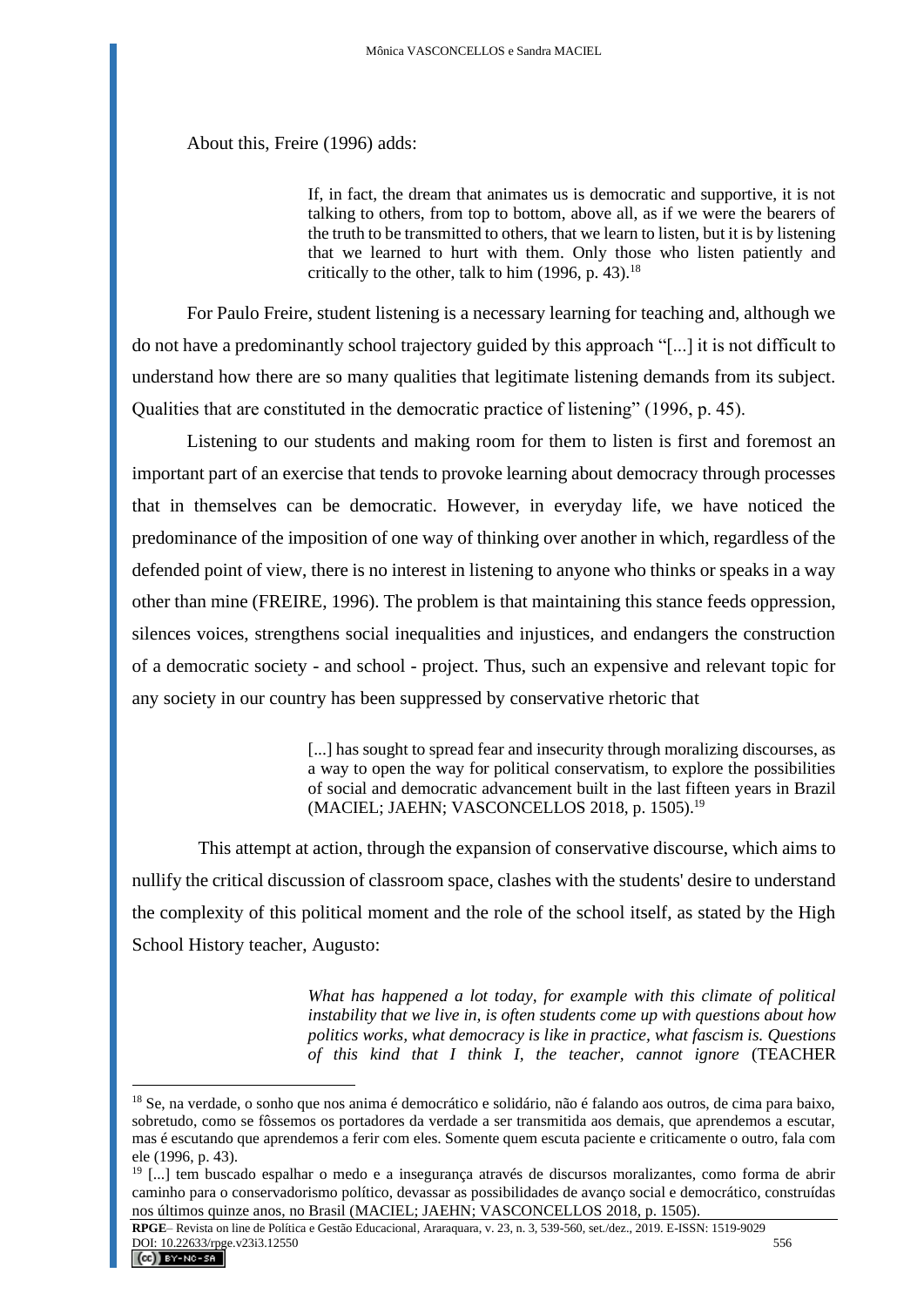#### AUGUSTO).<sup>20</sup>

To develop attitudes committed to respect for the other, recognizing and valuing their singularities, the variation between the times and the knowledge of each one, the teacher of Early Childhood Education, Adriane, emphasizes that school planning is a contemporary challenge, considering the prior organization of the teacher is essential, however, in order to make sense it is necessary to consider that "In everyday life children are conducting our work."

Even though it is a common practice for teachers, the planning and organization of teaching work has still been thought, primarily, from an ideal of distant child, the real child (FAGUNDES, 2011). For the teachers who were part of our research, it is precisely the proximity with the young people and the children present in the school institutions in which the future teachers will work that it will be possible to establish bonds of affection and dialogue that encourage us to perceive the different nuances that emerge in the classroom.

As stated by Fino (2008, p. 5) "[...] pedagogical innovation can only be put in terms of change and transformation", it is not a technology that matters or something that can be quantified in terms of pedagogical effectiveness. What the interviewed teachers show in their speeches is that, beyond a question of method or didactic planning, pedagogical innovation goes through teaching autonomy, dialogicity, creativity and listening to the other.

## **Final considerations**

Approaching the space of the elementary school has been a constant demand from undergraduates, who claim that the teacher training course has not been able to prepare them to teach, in part because of the distance between the real school and what they learn about school at the university. Discussions that are in keeping with this perspective have instigated us and provoked us to review and change our practices as teacher trainers, responsible for the Didactics discipline, at the UFF School of Education, as explained in the text.

The processes and results of this work prompted us to revisit the material produced by the undergraduates, under the focus of the literature that discusses pedagogical innovation. This movement occurred due to the fact that, in our Formar Research group<sup>21</sup>, as well as in the group

<sup>21</sup> Research Group in Didactics, Teacher Training and Pedagogical Practices/CNPq

**RPGE**– Revista on line de Política e Gestão Educacional, Araraquara, v. 23, n. 3, 539-560, set./dez., 2019. E-ISSN: 1519-9029 **DOI**: 10.22633/rpge.v23i3.12550 557  $(G)$  BY-NC-SA

<sup>20</sup> *O que tem acontecido muito atualmente, por exemplo com esse clima de instabilidade política que a gente vive é, muitas vezes, os alunos chegarem com questões sobre como funciona a política, como é a democracia na prática, o que é fascismo. Questões desse tipo que eu acho que eu, professor, não tenho como ignorar* (PROFESSOR AUGUSTO).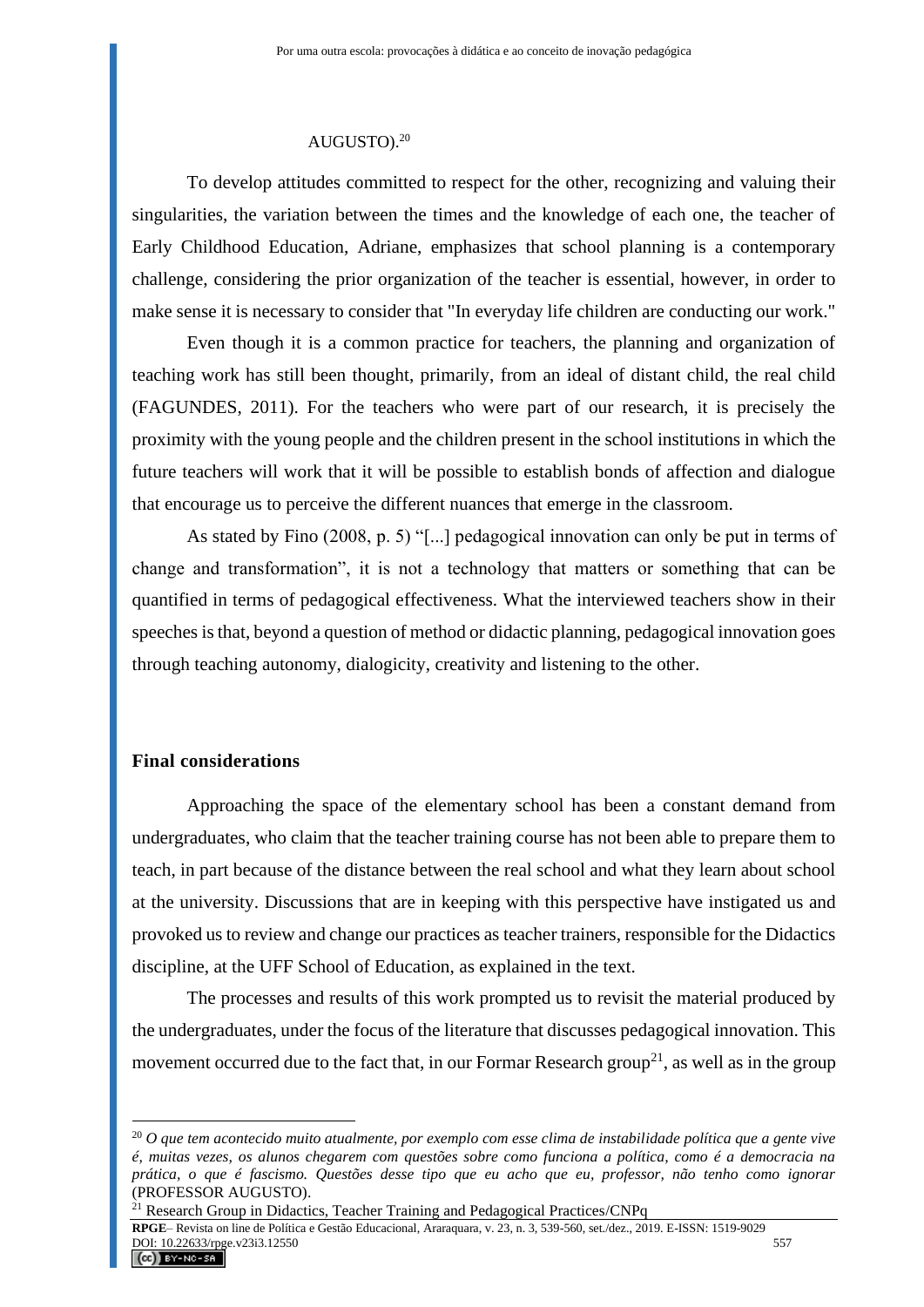of teachers that constitutes the International Observatory of Inclusion, Interculturality and Pedagogical Innovation, this concept has been widely studied (FINO, 2008; CUNHA, 2016; among others).

Thus, inspired by the clarifications of these scholars, we focus on the material produced, in order to identify elements that point to innovative pedagogical perspectives, from the perspective of undergraduates and teachers of basic education.

Through individual records and interviews with teachers of basic education, raised by the field class called (re)rapprochement with the school, we identified elements of the investigated pedagogical practices that reveal the attempt by teachers to provoke discontinuities in a traditional teaching practice and overcome the mere transmission of knowledge in the classroom space. The materials produced also express, even on a small scale, the assumption of schools that have sought to prioritize aspects such as listening to others, affectivity, teacher autonomy, dialogicity, commitment and creativity.

For the students, the contact with teachers of the elementary school was a unique opportunity to exchange ideas, reflection and dialogue within the future professional space.

It is highlighted in this text that the search for an innovative pedagogical practice, essentially, involves the political and social recognition that the school is the main locus of teacher education and the urgency to reflect collectively - university and school - on other forms of thinking and doing school, but also about other ways of thinking and doing teacher education.

# **REFERENCES**

BRASIL. Ministério da Educação. **Censo do Ensino Superior 2017**. Disponível em: http://portal.mec.gov.br/docman/setembro-2018-pdf/97041-apresentac-a-o-censo-superior-ultimo/file. Acesso em: 22 mar. 2019.

CANDAU, V. **Didática crítica intercultural:** aproximações. Petrópolis, RJ: Vozes, 2012.

CRUZ, G. B.; CAMPELO, T. Parceria universidade-escola básica e a aprendizagem da docência: contribuições da relação entre os professores supervisores do PIBID e os licenciandos bolsistas. **Formação Docente**, Belo Horizonte, v. 09, n. 15, ago./dez., 2016. Disponível em: [http://formacaodocente.autenticaeditora.com.br](http://formacaodocente.autenticaeditora.com.br/) . Acesso em: 14 maio 2019.

CRUZ, G. B.; OLIVEIRA, A. T. de C. C. de; NASCIMENTO, M. das G. C. de A. **Ensino de Didática:** entre ressignificações e possibilidades. Curitiba: CRV, 2017.

CUNHA, M. I. Inovações na educação superior: impactos na prática pedagógica e nos saberes da docência. **Em Aberto**, Brasília, v. 29, n. 97, p. 97-101, 2016.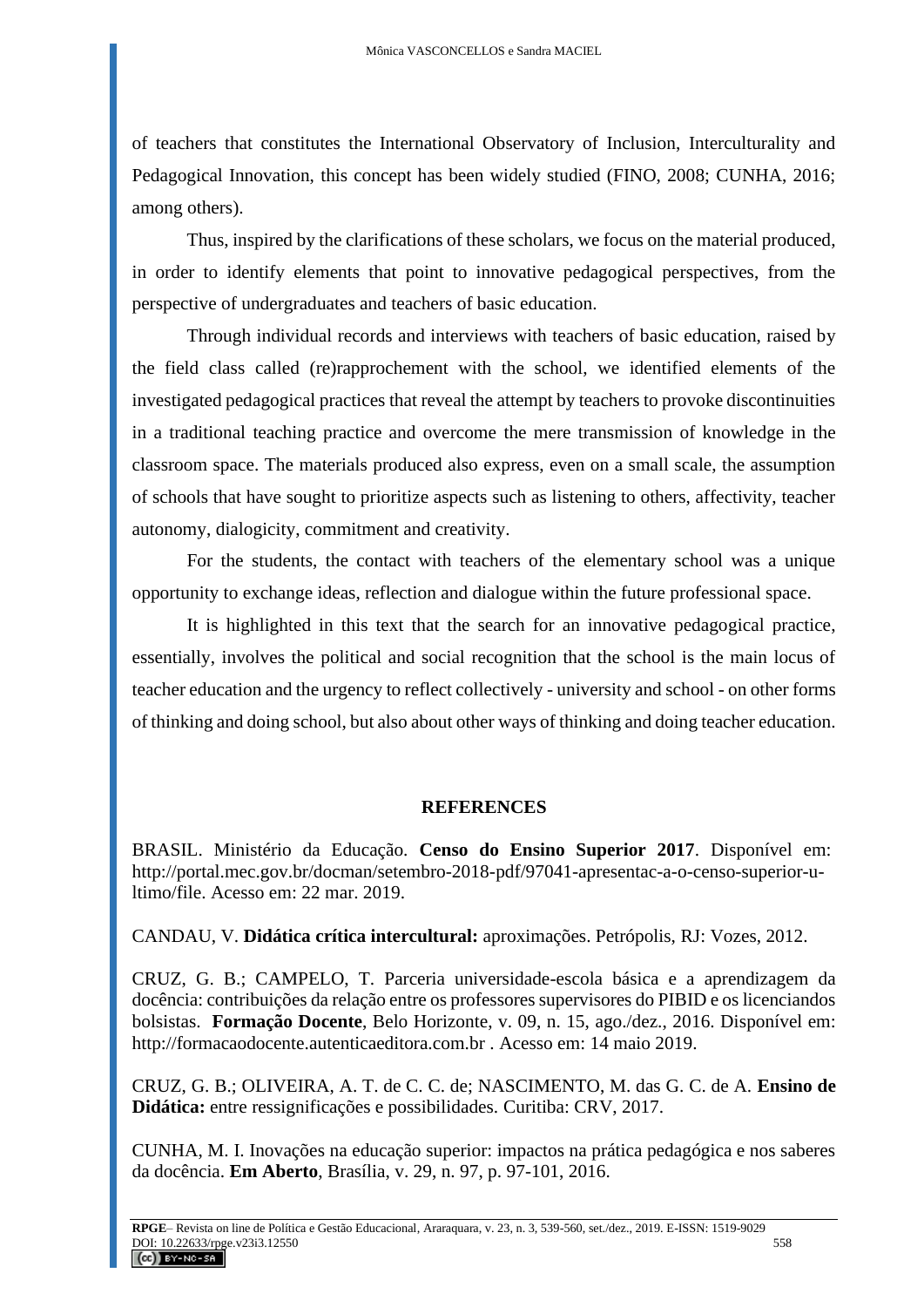DOMINICK, R. *et al.* Ensino de Didática: entre ressignificações e possibilidades na FEUFF. *In:* CRUZ, G.; OLIVEIRA, A. T. de C. C. de; NASCIMENTO, M. das G. C. de A. **Ensino de Didática:** entre ressignificações e possibilidades. Curitiba: CRV, 2017.

FAGUNDES, T. B. **A pesquisa docente:** sobre o conceito de professor pesquisador na formação inicial de agentes de letramento. 2011. 157f. Dissertação (Mestrado em Educação) – Faculdade de Educação, Universidade do Estado do Rio de Janeiro, Rio de Janeiro, 2011. Disponível em: [http://proped.pro.br/teses/teses\\_pdf/2009\\_1-571-ME.pdf.](http://proped.pro.br/teses/teses_pdf/2009_1-571-ME.pdf) Acesso em: 16 maio 2019.

FINO, C. N. Inovação Pedagógica: Significado e Campo de (Investigação). *In:* Alice Mendonça & António V. Bento (Orgs.). **Educação em Tempo de Mudança** (p. 277-287). Funchal: Grafimadeira. 2008. Disponível [http://www3.uma.pt/carlosfino/publicacoes/Investigacao\\_e\\_inovacao.pdf.](http://www3.uma.pt/carlosfino/publicacoes/Investigacao_e_inovacao.pdf) Acesso em: 16 abr. 2019.

FREIRE, P. **Pedagogia da Autonomia**: saberes necessários à prática educativa. São Paulo: Paz e Terra, 1996.

GATTI, B. Educação, escola e formação de professores: políticas e impasses. **Educar em Revista,** Curitiba, Brasil, n. 50, p. 51-67, out./dez. 2013.

GAUTHIER, C. *et al*. **Por uma teoria da pedagogia**: pesquisas contemporâneas sobre o saber docente. Ijuí: Ed. UNIJUÍ, 480p., 1998.

HERNÁNDEZ, F.; VENTURA, M. **A organização do currículo por projetos de trabalho.**  Porto Alegre: Artmed, 1998.

LÜDKE, M; ANDRÉ, M. E. D. A. **Pesquisa em educação:** abordagens qualitativas. 8. ed. São Paulo: EPU, 2004.

MINAYO, M. C. de S. (Org.). **Pesquisa Social:** teoria, método e criatividade. Petrópolis, RJ: Vozes, 2003.

MACIEL, S.; JAEHN, L.; VASCONCELLOS, M. Precisamos falar de gênero: por uma educação democrática. **Revista Ibero-Americana de Estudos em Educação**, v. 13, p. 1503- 1517, 2018. Disponível em: <https://periodicos.fclar.unesp.br/iberoamericana/article/view/11657/7602> . Acesso em: 14 maio 2019.

MIZUKAMI, M. da G. N. Analisando a função social da escola: a inserção do pedagogo na vida escolar durante o primeiro ano de curso. *In:* SILVA, A. M. M. *et. al.* (Orgs.). **Políticas educacionais, tecnologias e formação do educador:** repercussões sobre a didática e as práticas de ensino. Recife: ENDIPE, p. 65-81, 2006.

NITERÓI. Universidade Federal Fluminense. **Resolução n<sup>o</sup>616, de 2018.** Estabelece a Base Comum para os Cursos de Licenciatura da UFF. Disponível em http://www.uff.br/sites/default/files/sites/default/files/imagens-das-noticias/20. 015-2018 -\_resoluaeo\_616-17\_base\_comum\_licenciaturas.pdf. Acesso em: 17 maio 2019.